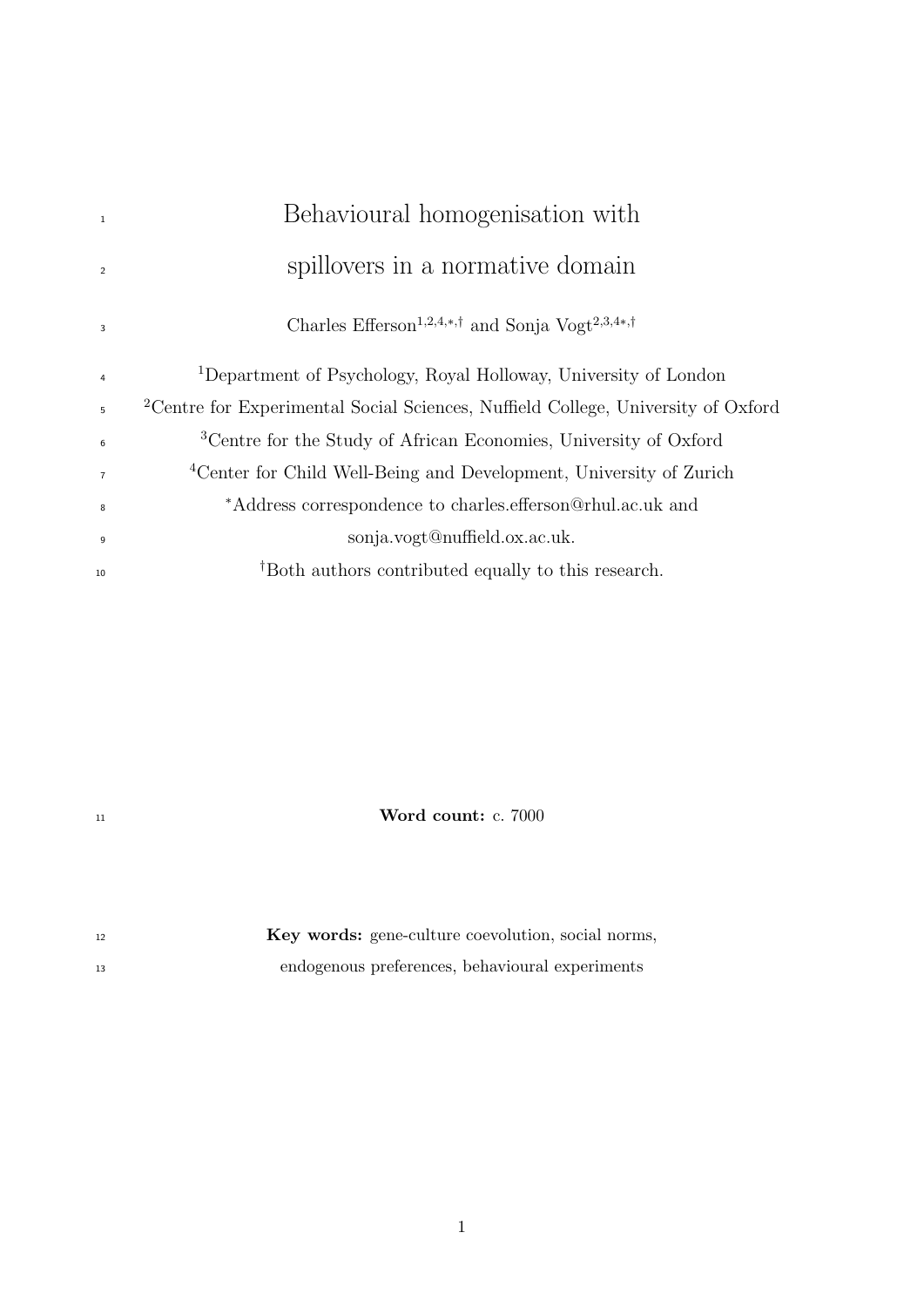### Abstract

 The importance of culture for human social evolution hinges largely on the extent to which culture supports outcomes that would not otherwise occur. An especially controversial claim is that social learning leads groups to coalesce around group-typical behaviours and associated social norms that spill over to shape choices in asocial settings. To test this, we conducted an experiment with 878 groups of participants in 116 communities in Sudan. Participants watched a short film and evaluated the appropriate way to behave in the situation drama- tised in the film. Each session consisted of an asocial condition in which participants provided private evaluations and a social condition in which they provided public evaluations. Pub- lic evaluations allowed for social learning. Across sessions we randomised the order of the two conditions. Public choices dramatically increased the homogeneity of normative evalua- tions. When the social condition was first, this homogenising effect spilled over to subsequent asocial conditions. The asocial condition when first was thus alone in producing distinctly heterogeneous groups. Altogether, information about the choices of others led participants to converge rapidly on similar normative evaluations that continued to hold sway in subsequent asocial settings. These spillovers were at least partly due to the combined effects of confor- mity and self-consistency. Conformity dominated self-consistency when the two mechanisms were in conflict, but self-consistency otherwise produced choices that persisted through time. Additionally, the tendency to conform was heterogeneous. Females conformed more than males, and conformity increased with the number of other people a decision maker observed before making her own choice.

## <sup>35</sup> 1 Introduction

 The role culture plays in shaping the evolution of human social cognition and social behaviour remains a central question in human evolutionary ecology [1, 2]. If genes tightly constrain culture, we can perhaps ignore culture and pay our respects to the phenotypic gambit in standard fashion [3], whatever the environment for which phenotypes are adapted [4, 5]. If culture generates outcomes that would not otherwise occur, we should consider gene-culture coevolution, with social cognition shaping cultural evolution, and cultural evolution shaping the genetic evolution of social cognition [1, 6].

 An especially prominent gene-culture coevolutionary hypothesis is that frequency-dependent social learning strategies like conformity support path-dependent dynamics [7–9]. A rare behaviour becomes increasingly rare; a common behaviour becomes increasingly common.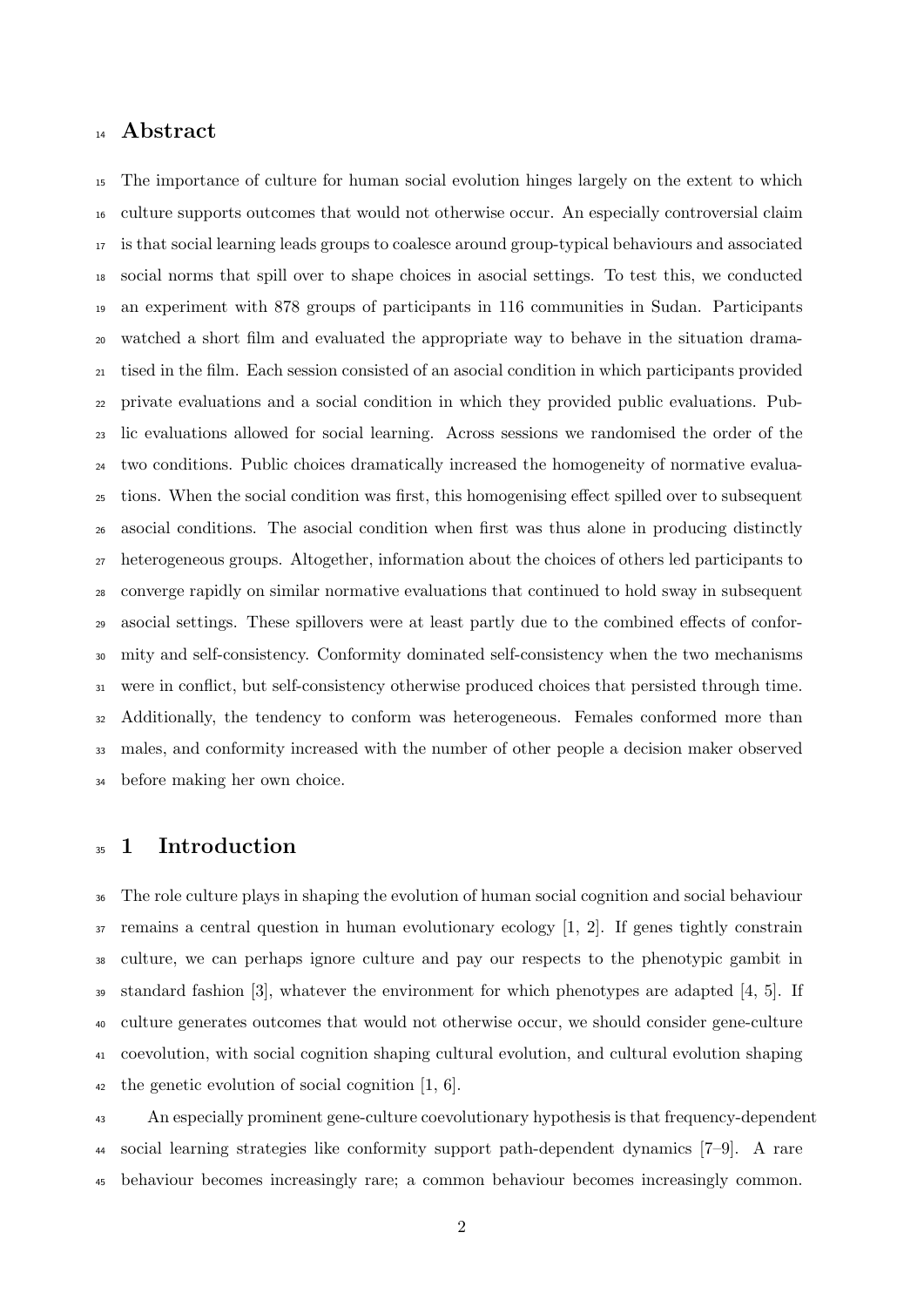Path-dependent cultural evolution has at least two broad implications. First, the associated dynamics homogenise groups. Second, provided some other mechanism generates sufficient variation between groups, the dynamics exaggerate and ultimately stabilise between-group variation. The overall pattern is one of limited variation within groups and potentially consid- erable variation between groups [10]. Most importantly, this pattern might persist even amid the constant flow of cultural information across group boundaries [11]. Genetic transmission cannot do this, and this discrepancy between what culture might do and what genes cannot do lies at the root of much controversy about culture and human evolution via selection at the level of the social group [12–16].

 Social norms represent one of the principal ways in which path-dependent cultural evolu- tion should shape behaviour. Social norms refer to locally pervasive, socially learned expec- tations about how people behave, how people expect others to behave, and how people think everyone ought to behave [17, 18]. A person can adhere to a norm for at least two generic reasons. On the one hand, someone might adhere for extrinsic reasons. For example, if a self-regarding person lives in a group with a norm and associated institution for punishing free riders, she cooperates because she believes she does best by avoiding punishment. Oth- erwise, she defects [19]. Such a person adheres because she wants group affiliates to see her adhering, or at least because cues indicating that choices might be observable have activated <sup>64</sup> an equivalent psychology [20, 21]. On the other hand, someone might adhere because follow- ing the norm becomes intrinsically valuable in the specific sense that the norm spills over to affect behaviour when choices are made in social isolation. Spillovers of this sort might occur because someone comes to value the specific behaviour prescribed by the norm [22], because the person values behaving in a self-consistent fashion [23, 24], or because the person values conforming to the group, whatever that may require [1, 9, 25].

 Researchers have hypothesised that spillovers are special because they mean that norm adherence occurs with limited monitoring [26, 27]. This can reduce the costs of enforcing socially beneficial norms because groups waste few resources policing the deviant behaviour of their own members. In this sense, spillovers can be good for the group. Spillovers might also be good for the individual. Researchers have also hypothesised that, if norm violations are sometimes punished, simple adherence might allow the individual to benefit by avoiding the costs of constantly re-evaluating if and when a given norm is worth following [28].

 A key question thus concerns whether social information leads to homogeneous norms with spillovers. Experimental research has shown that frequency-dependent social learning strategies are extremely variable both across individuals and from one situation to another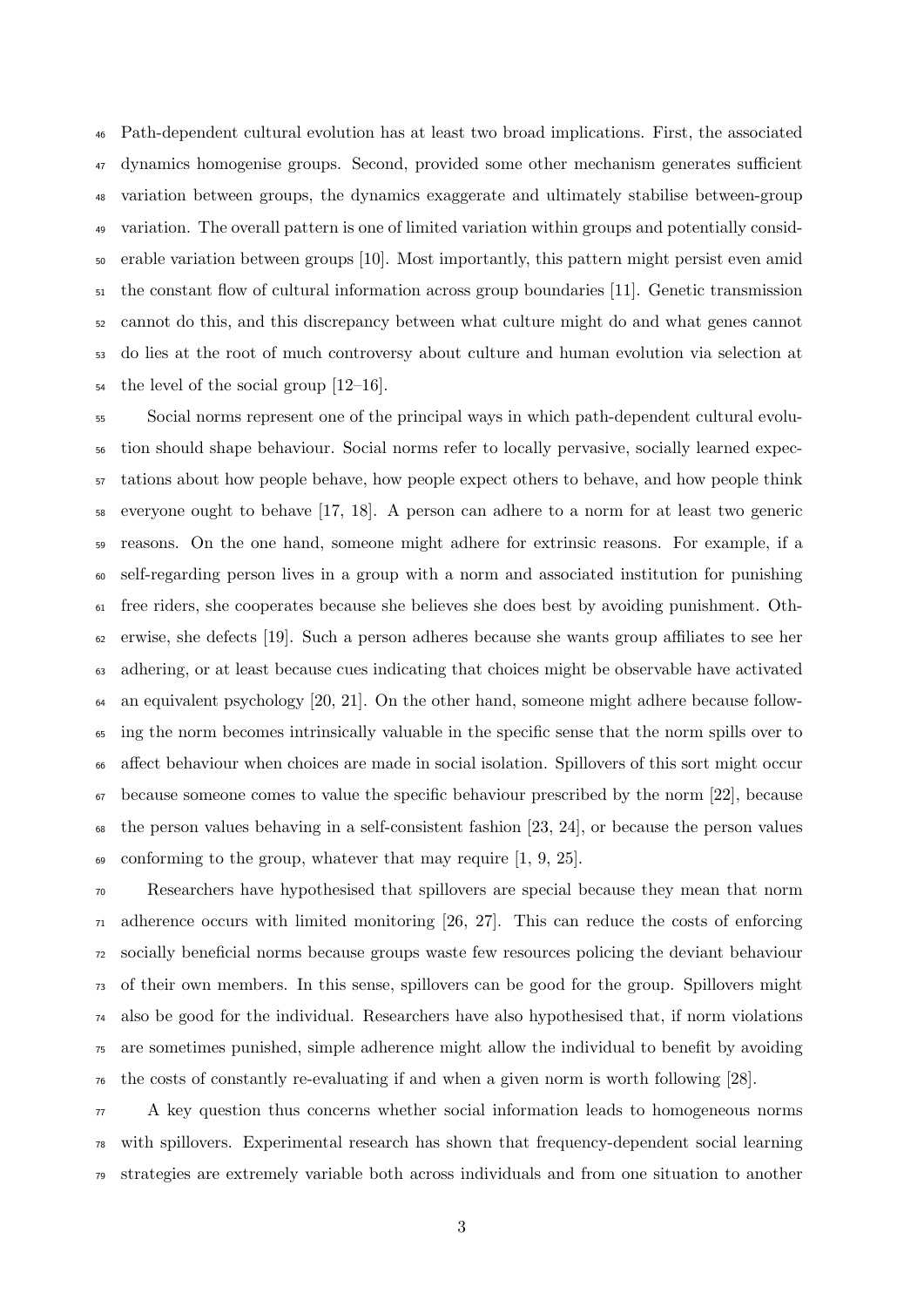[29–35]. This kind of variation can have a dramatic effect on what happens at the group level [36–38]. In particular, even if conformity is common, the homogenisation of behaviour does 82 not necessarily occur  $(\S 2, Fig. 1)$ .

 Accordingly, we conducted an experiment in Sudan to examine whether homogeneous norms rapidly form in social settings and then spill over to asocial settings. We ask four related questions. First, does social information about the choices of others lead groups to converge quickly on a shared assessment of the correct way to behave? Second, if convergence occurs, do the effects spill over to asocial settings? Third, how does social information affect decision making, and do the effects vary systematically in some way [29, 30]? Finally, if spillovers occur, what are the relevant mechanisms?

 Because our study was large in scale, with 878 distinct groups, we can address the first two questions by working directly at the group level. This allows us to sidestep the question of how social learning strategies, which are likely to be highly variable [8, 9, 29, 30], translate into aggregate outcomes. We address the latter two questions by analysing individual choices, which in turn clarifies the processes behind the patterns at the aggregate level.

## <sup>95</sup> 2 The aggregate consequences of variation in social learning

 An analysis at the aggregate level is crucial because the significance of frequency-dependent social learning strategies hinges in part on their hypothesised tendency to reduce behavioural variation within groups [7]. We cannot reliably assume that homogenisation occurs simply because we find evidence for conformist decision making at the individual level. Specifically, a profusion of recent experiments have shown that, although conformity certainly occurs, social learning strategies vary enormously across individuals and from one situation to another [8, 29–35, 39–42]. This variation can dramatically affect cultural evolutionary dynamics, and in particular it can attenuate or eliminate the behavioural homogeneity associated with conformity [36–38].

 To provide a simple illustration, assume a population with two types of social learner (Fig. 1(a)). Both types choose a given behaviour with a probability that increases as the behaviour becomes more common, and both types rely on social learning strategies with the sigmoidal shape characteristic of conformist transmission [7, 9]. One type, however, is less responsive to social information than the other [8]. As the distribution over the two types changes (Fig. 1(b)), the steady states of the cultural evolutionary system also change. When the type that responds strongly to social information dominates, two stable steady states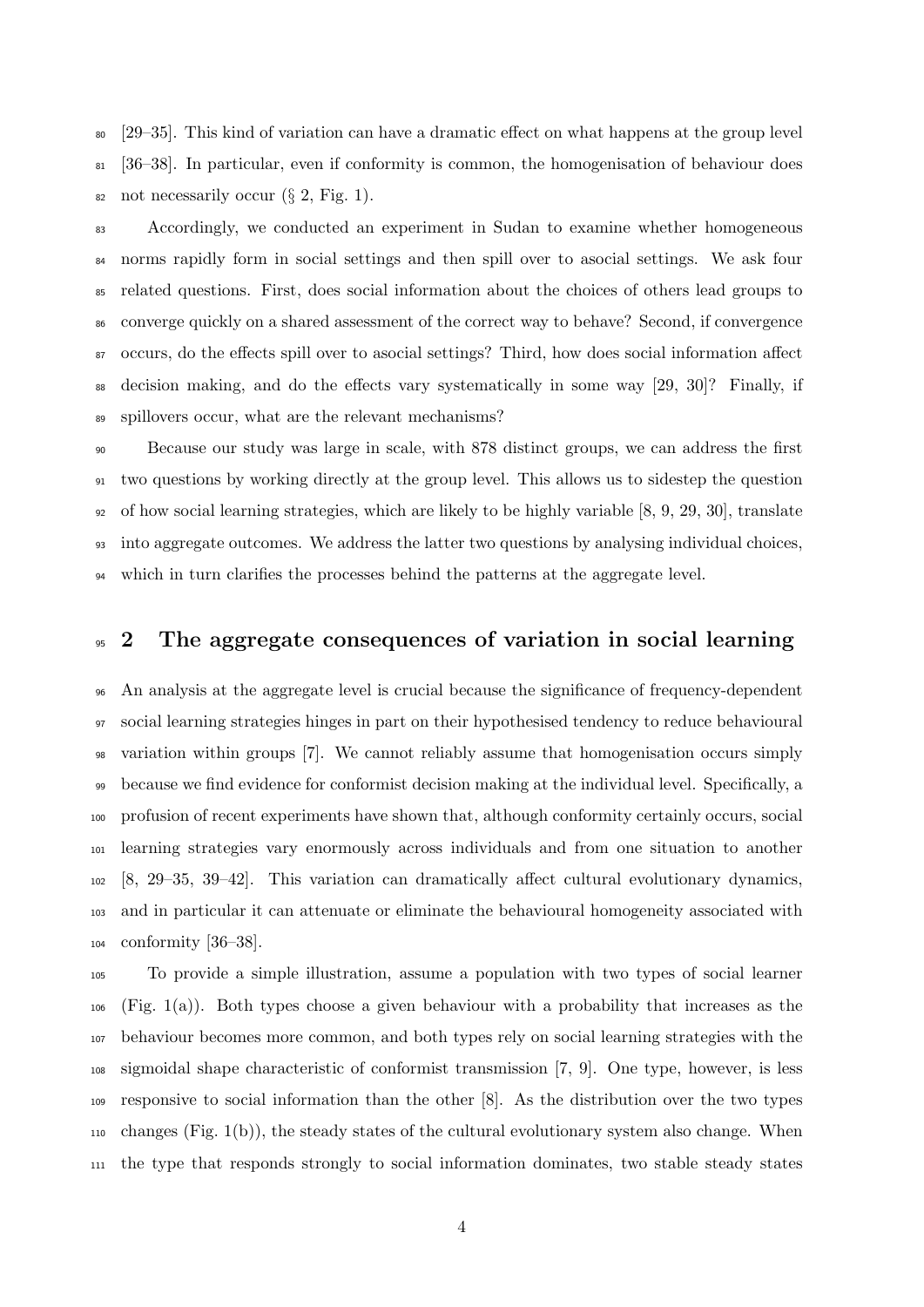exist near the boundaries, and behavioural variation is limited in either case. However, as the distribution shifts towards the less responsive type, the two stable steady states converge. Behaviour becomes increasingly heterogeneous in equilibrium, and eventually only a single stable steady state remains in which behavioural heterogeneity is at its maximum possible value. This outcome obtains even though all individuals have positively sloped sigmoidal strategies. Possibilities of this sort suggest the importance of directly analysing group-level phenomena in a causal way. With a serendipitous source of exogenous variation and a clever identification strategy, one can do this with observational data [11, 43, 44]. We take an experimental approach. In either case, if aggregate-level analyses show that enculturation has a strong homogenising effect, the result would support one of the basic claims of gene- culture coevolution, the claim that culture reduces the importance of within-group selection in structured populations [14].

### 3 Methods

 We recruited 7087 randomly selected adults in 116 communities distributed throughout the state of Gezira, Sudan, in the localities of Umalgoura (46 communities) and East Gezira (70 communities). Gezira is located between the White Nile and Blue Nile, and it is home to the largest irrigation project in Sudan. Representative survey data show that Gezira is typical of Sudan as a whole in numerous dimensions related to health and education [45]. The dominant economic activity in the area is farming, but people are also engaged in herding, trade, and government [46]. Social and political life tends to centre strongly around the community, and in particular endogamy is extremely common [47]. As is true throughout Sudan, Islam is ubiquitous. Communities in Umalgoura have a reputation locally for being less conservative than communities in East Gezira, especially in matters related to religion and gender.

### 3.1 Sampling and participation

 For sampling, we turned to community leaders, who maintain lists of households and house- hold members in their respective communities. We reviewed these lists with community leaders shortly before the study to ensure the lists were up to date. Depending on the size of the community, we randomly sampled households with the intent of recruiting one participant each from 60, 120, or 180 households<sup>1</sup> per community. After sampling households,

<sup>&</sup>lt;sup>1</sup>In practice, we set a target of 60 households per community in 103 of the 116 communities. The mean number of actual participants in these communities was 55.09, and the range was from 42 to 62. We agreed on a target of 60 per community after consulting with community leaders to determine the maximum number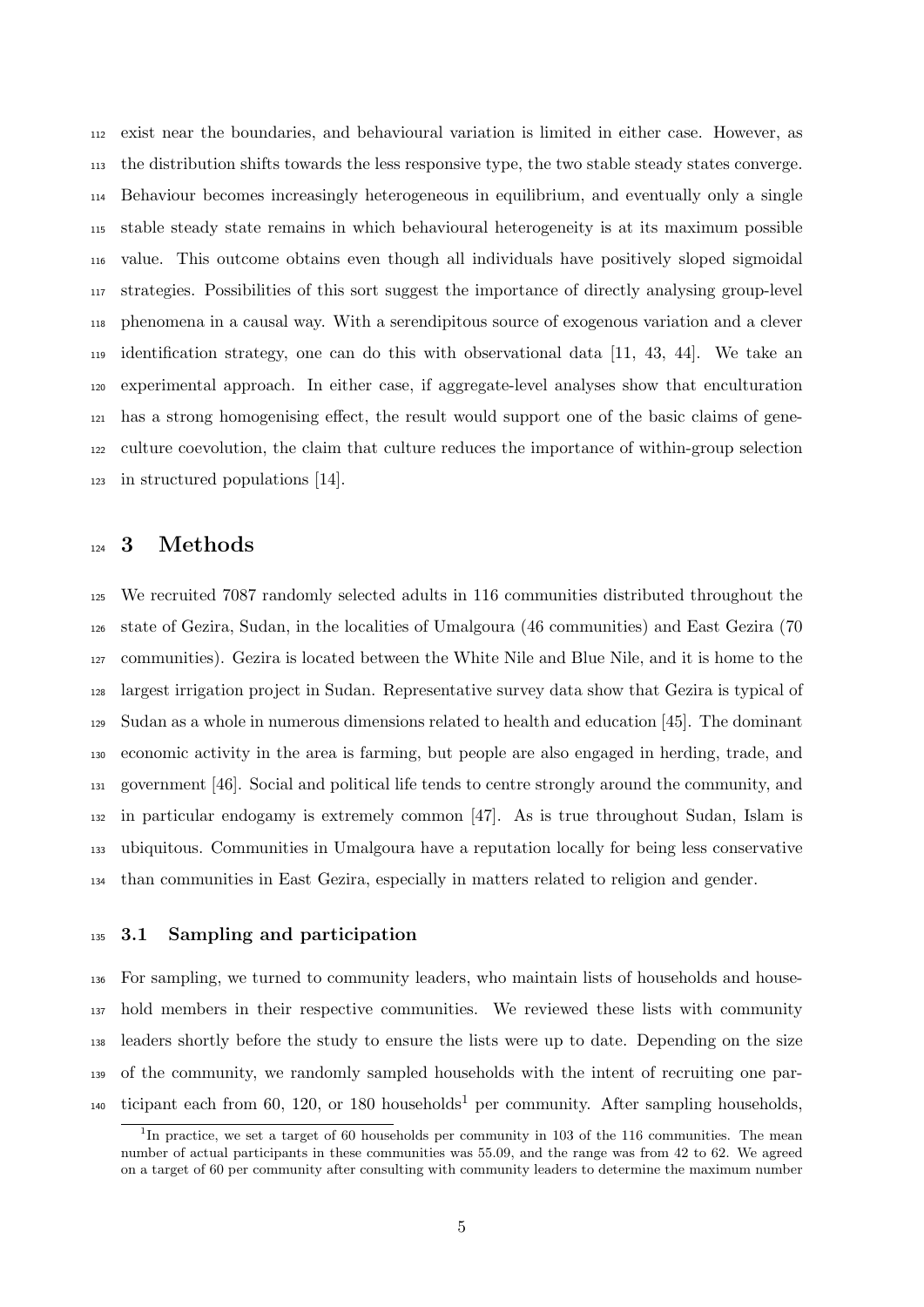we contacted each household individually and invited a single adult to participate. In half of the sampled households in a community, we recruited an adult female. In the other half, we recruited an adult male. Participants received perfume, prayer mats, and kitchenware for participating.

### 3.2 Decision-making task and experimental design

 In sessions of 10 participants or fewer (mean 8.072; std. deviation 2.681; 56.7% of sessions with 10), participants watched a short film about parenting. UNICEF, Sudan, produced the film as one of several short and entertaining productions related to child protection. The footage was recorded inside a family compound, and the setting was deliberately chosen to be a typical example of domestic life in the region. The well-known Sudanese writer Waleed Omer Babikir Alalfi wrote the script for the film, and professional Sudanese actors played the characters in the film.

 The film was about a father who gives his young son and daughter 20 Sudanese Pounds  $_{154}$  to go to the store (Supplementary Material,  $\S 1$ ). The son loses the money on the way. He returns home empty-handed and reluctantly reveals to his father what happened. The father gets quite angry and indicates he will punish his son. The father's friend, who happens to be visiting while this drama unfolds, suggests that the responsibility was too much for children so young, and the father himself bears much of the blame.

 After viewing the film, participants were asked if they agreed that the child should be strongly punished for losing the money. As explained below, each participant responded to this question twice under two different conditions. For each repetition of the question, two options were available. A participant could choose to agree, or she could choose to disagree.

 Participants made choices in a randomly determined sequence. Each session consisted of two sequences, and thus each participant made two choices. Choices were asocial in one sequence in the sense that each participant had no information about the responses of the other participants for the sequence in question. Choices were social in the other sequence in the sense that everyone in the group could observe the choices of everyone else. Because of comparatively tolerant attitudes in matters related to gender, sessions consisted of both men and women in Umalgoura. In general, however, we were not able to do this in East Gezira, and almost all sessions consisted entirely of either men or women. Accordingly, in our analyses below we control for both region and the gender composition of sessions.

of participants we could work with in one day in a single community. We targeted 120 or 180 households in a handful of larger communities with facilities for running different sessions in different parts of town.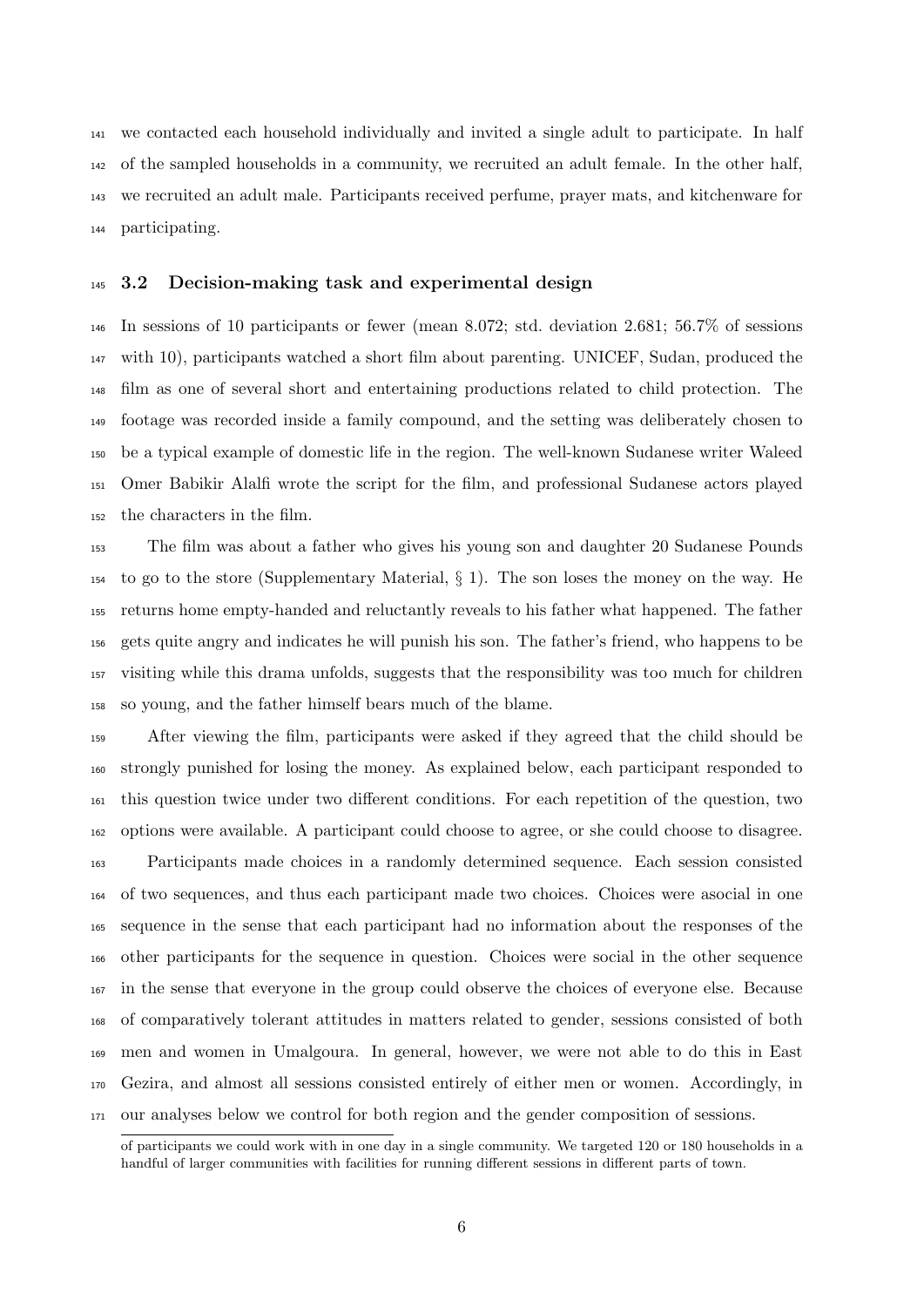Our design consisted of two treatments distinguished by the order of the asocial and social sequences. One treatment implemented the asocial sequence first and then the social sequence. We refer to this as the "asocial-social" treatment. The other treatment began with the social sequence and then moved to the asocial sequence. This is the "social-asocial" treatment. The resulting four conditions include the asocial sequence when first  $(A,s)$ , the asocial sequence when second  $(s,A)$ , the social sequence when first  $(S,a)$ , and the social sequence when second (a,S).

#### 3.3 Procedures for an experimental session

 To conduct sessions, we hired and trained 16 facilitators through the office of the Gezira State Council for Child Welfare. Facilitators were young college graduates who lived in and around the Gezira capital city, Wad Madani. Half of the facilitators were women, and half were men.

 Experimental sessions took place primarily in community school buildings. For a given session, one facilitator conducted the experiment. At the beginning of the session, the facil- itator set up a computer, a projector, and a set of amplified speakers to show the film. We rented generators for communities off the grid. The facilitator also positioned a large wooden blind (Fig. 2) on a table at the front of the room. This blind allowed participants to make choices in the asocial condition that were unobservable to other participants.

 To determine the sequence in which participants responded, the facilitator placed small numbered pieces of paper in a box. Each participant blindly drew one piece of paper from the box. Participants kept these pieces of paper throughout the session. The facilitator used these numbers to seat participants in a randomly ordered sequence. The facilitator did this publicly to show that seating was entirely random. This allowed us to avoid offending participants who might have felt slighted because of where we seated them.

 The sequence additionally specified the order in which participants responded to the question about punishing the child. Randomising the sequence allowed us to seed groups with initial choices in a random fashion and thus eliminate in expectation the possibility of seeding sequences with the choices of influential participants. By extension, participants with relatively little influence often went first, which should have reduced the potential for social information to homogenise choices. In this way, our design provides a conservative approach to examining if social information homogenises normative evaluations.

 After determining the sequence, the facilitator explained that participants would watch a short film and then twice answer a question about the film. The facilitator did not explain at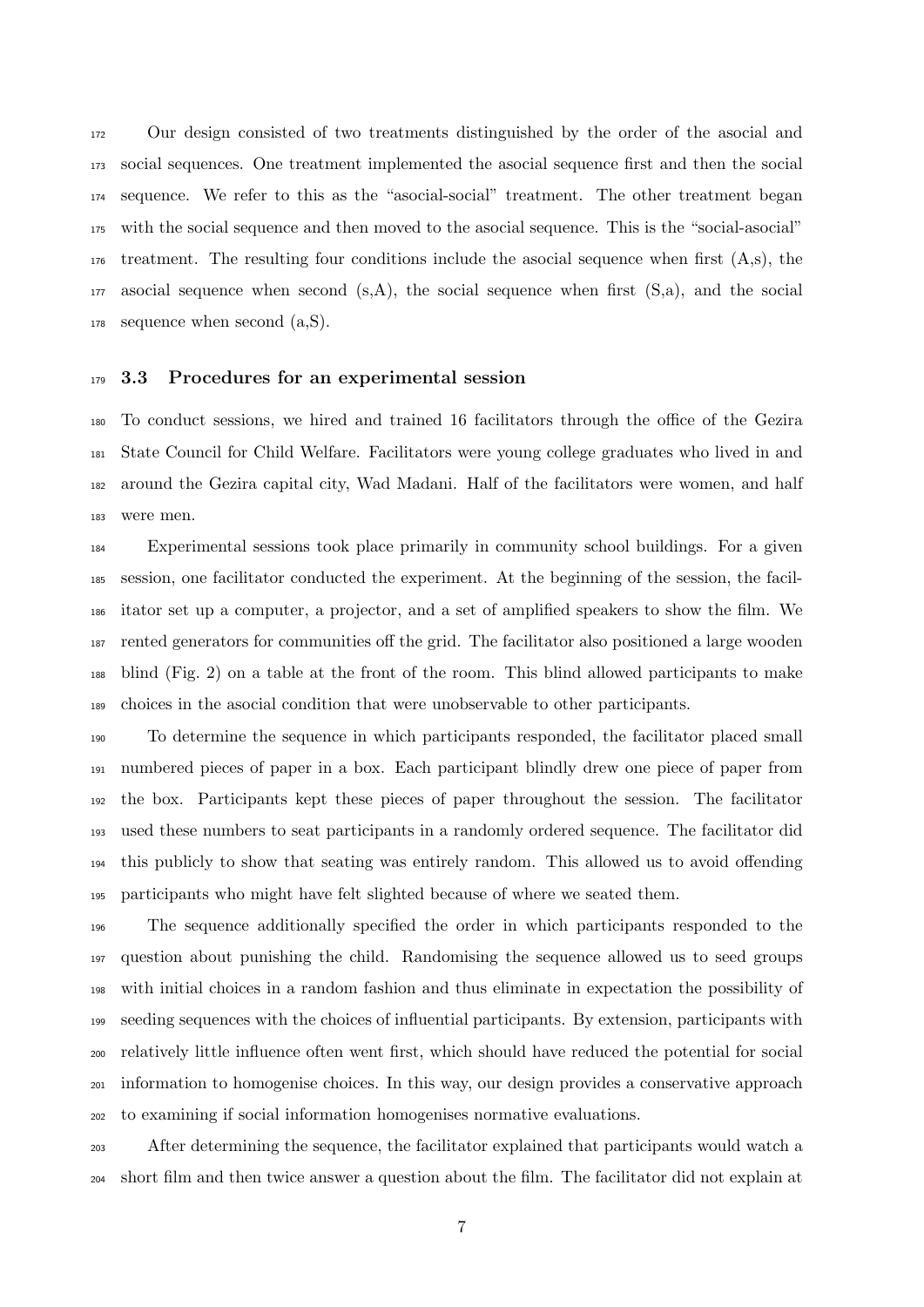this point what the film was about or what the question would be. The facilitator did explain that participants would have two options. Specifically, the facilitator passed out large opaque envelopes to all participants. Each envelope contained two pieces of paper, one with a large <sup>208</sup> "X" and the other with a large " $\checkmark$ ". The facilitator explained that the X meant "No, I do not 209 agree", while the  $\checkmark$  meant "Yes, I do agree". After ensuring that everyone understood the answer categories, the facilitator conducted a short sound check and verified that everyone could see and hear the film. The facilitator re-emphasised that participants had to remain silent for the entire session and started the film. During the film, the facilitator flipped a coin to determine the treatment, asocial-social or social-asocial.

<sup>214</sup> After the film, the facilitator reminded everyone to remain silent as they would only use the two pieces of paper to communicate. The facilitator then asked the question, "Do you agree that the child should be strongly punished"? The facilitator called participants up to the front of the room in sequence to respond. After completing the first sequence, whether asocial or social, the facilitator reminded participants of the question and then continued to the second sequence, which always maintained the same ordering of participants as the first sequence.

 Whether first or second, asocial sequences proceeded as follows. The facilitator asked the appropriate participant to come to the front of the room with her envelope. The facilitator took the envelope from the participant, removed the two pieces of paper behind the blind, and placed them on the table (Fig. 2). The other participants could not see the pieces of paper. The facilitator asked the focal participant to point to the correct piece of paper to indicate her choice. The facilitator recorded the choice on a data sheet that none of the participants could see. The facilitator then returned the two pieces of paper to the envelope behind the blind, handed the envelope to the participant, and asked the participant to return to her seat. The facilitator then moved to the next participant in the sequence.

 Whether first or second, social sequences were identical to asocial sequences with one exception. Specifically, the participant first indicated her choice behind the blind, exactly as in the asocial treatment. Immediately after this, the facilitator asked the participant to raise the relevant piece of paper so that everyone could see the participant's choice (Fig. 2). As with asocial sequences, participants did not speak. Communication was thus highly regulated. We did this to maximise control and isolate the effects of the one extremely small but critical difference between asocial and social sequences. The critical difference was whether the participant did or did not hold up the piece of paper corresponding to her choice. This design, of course, does not rule out the effects of other decision-making mechanisms,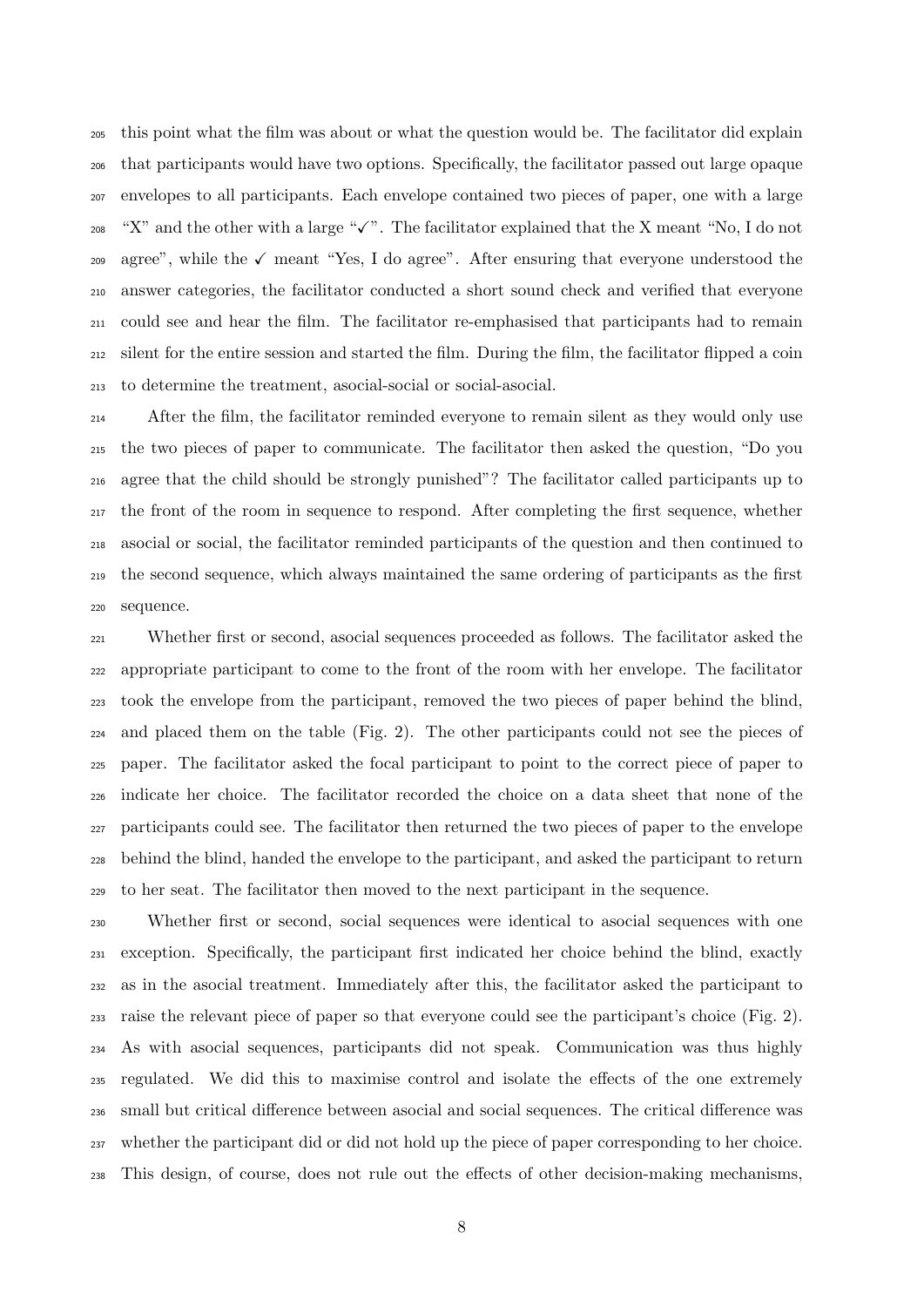mechanisms like those related to interacting with an unfamiliar facilitator or being in a room with other members of one's community. Randomisation, however, renders these variables orthogonal to treatment, and thus they cannot explain treatment differences.

#### 3.4 Study approval and supporting data

 The Human Subjects Committee of the Faculty of Economics, Business Administration, and Information Technology at the University of Zurich approved the study. In addition, the Sudanese National Council for Child Welfare, the Gezira State Council for Child Welfare, the Gezira Ministries of Health and Education, and all relevant community authorities in all communities approved the study in Sudan. Participation was strictly voluntary and conditional on informed verbal consent. We have uploaded the data supporting this article and the R [48] code used for analysis as Supplementary Material.

### 4 Homogeneous choices within groups

 To derive predictions for group-level outcomes, we focus on two separate dimensions of frequency-dependent social influence. First, we distinguish between various social learning strategies in terms of their aggregate consequences. Second, we distinguish between hypothe- ses stipulating exactly when social information affects choices. We call this the "reach" of social influence. When social influence has extensive reach, social information affects choices under diverse conditions. When social influence has limited reach, its consequences appear under a relatively limited set of conditions. We begin by focusing on the extent to which choices within groups were heterogeneous or homogeneous. The variable of interest is the variance in choices by sequence.

### 4.1 Types of social influence

 Assume participants choose one of two options in sequence, as in our experiment. We label the two options "Y" and "N", as in "Yes, I agree" and "No, I do not agree". In addition, we focus on scenarios in which a single type of social learning dominates. This is only for analytical clarity. Indeed, as explained above (§ 2), experimental evidence indicates that social learning strategies vary considerably [29], and this can have a dramatic influence on cultural evolutionary dynamics (Fig. 1). This is precisely why we analyse group outcomes directly.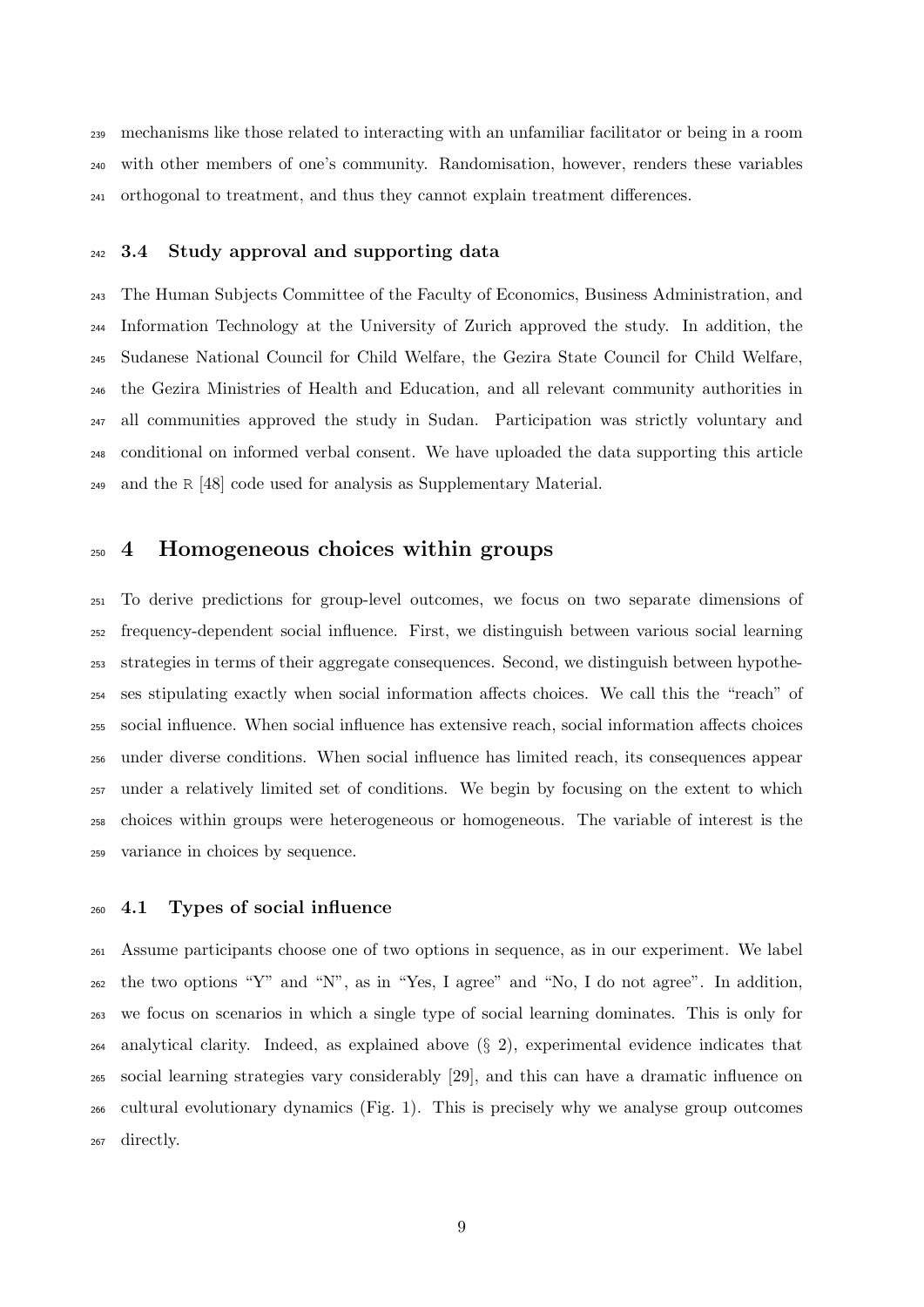1. Linear transmission. Linear transmission [7] simply reproduces, in expectation, the current distribution of choices in the group. Linear transmission has no effect on the distribution of choices through time, and thus social information should have no effect on the variance in choices within groups.

 2. Non-conformist transmission. Non-conformity can take two basic forms. One form [9] leads groups to converge smoothly to an equal accumulated mix of Y and N choices. The other form [8, 41] leads groups to converge in an oscillating fashion to an equal accumulated mix of choices. In either case, the variance in choices should converge to its maximum possible value.

277 3. Conformist transmission. Conformist transmission tends to exaggerate the size of any majority [7, 9], and this pushes the distribution of choices towards one of the boundaries. Groups should become increasingly homogeneous as a result, and the variance in choices within groups should go to zero.

#### 4.2 The reach of social influence

 We consider reach by distinguishing between self-consistency, an instrumental response to social information, and spillovers. We focus on scenarios in which one type of reach dominates. This is again for analytical clarity. We do not mean to imply that people do not or cannot vary in terms of when they respond to social information.

 1. Self-consistency. When self-consistency dominates [23, 24], an individual repeats her previous choice when choosing again. In our asocial-social treatment, asocial choices should determine what happens in the social condition. In the social-asocial treatment, social choices should determine what happens in the asocial condition. Social choices when first, however, need not be similar to asocial choices when first. Altogether, treatment variation in the ordering of the two conditions across participants should be decisive, but the distinction between the asocial and social conditions within any given participant is irrelevant. In terms of reach, social information affects choices in two of the four conditions. The effect is direct in the social condition when first and indirect in the subsequent asocial condition.

 2. Instrumental. If social influence is instrumental [26], its effects only appear when choices are observable by others in the group. By extension, the consequences of social information should only appear in our social conditions, regardless of whether first or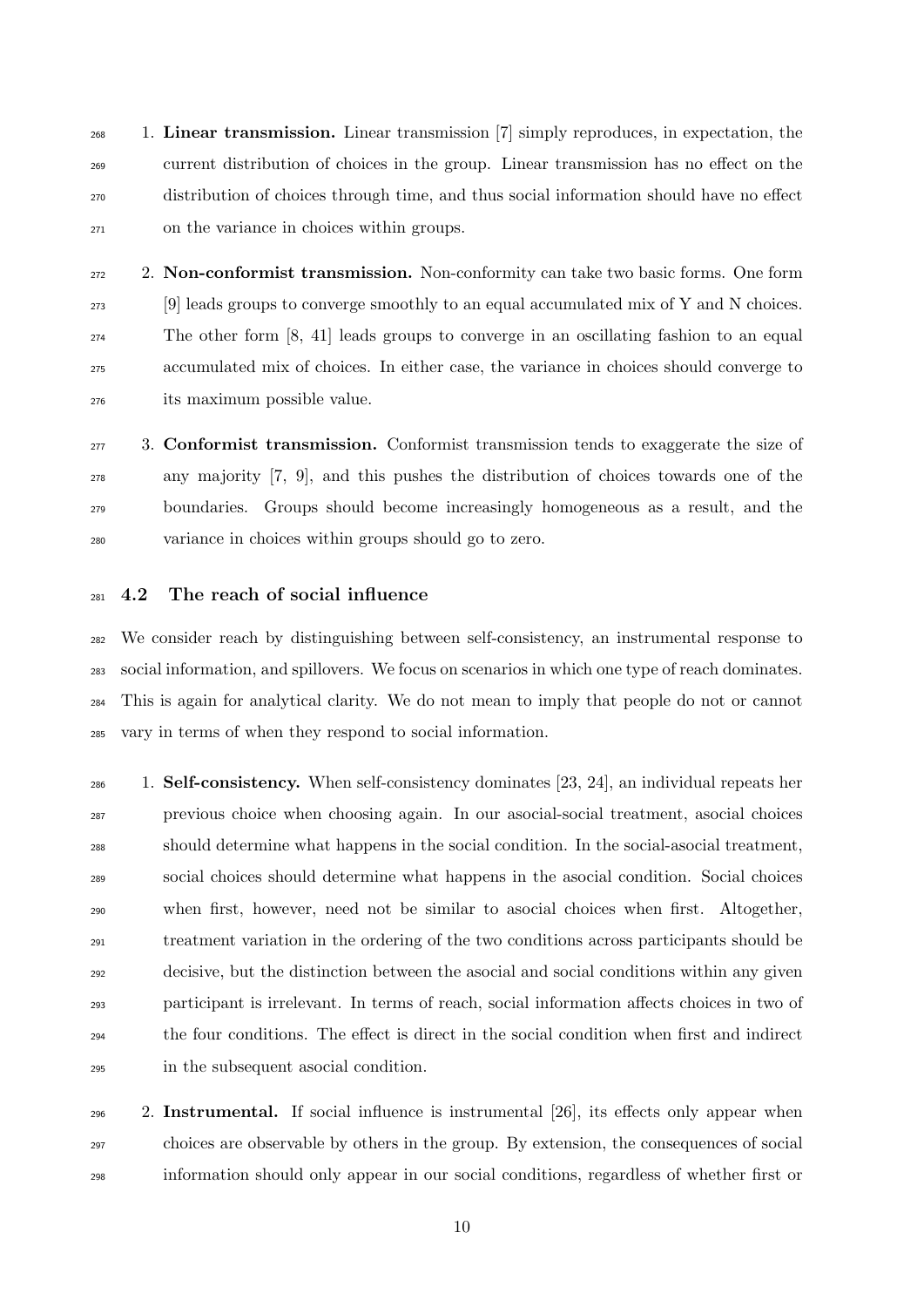second. Treatment variation in the ordering of the two conditions across participants is irrelevant, but the distinction between the asocial and social conditions within any given participant is decisive. In terms of reach, social information only affects choices in the two social conditions. The effect is direct in both cases.

 3. Spillovers. If social information generates spillovers [26, 28, 49], social information shapes choices when it first becomes available and subsequently, even when no longer available. In our asocial-social treatment, choices should change as individuals move from the condition without social information to the condition with social information. In the social-asocial treatment, however, effects due to social information should ap- pear in the initial social condition and spill over to the subsequent asocial condition. Treatment variation in the ordering of conditions across participants interacts with the distinction between the asocial and social conditions within participants. In terms of reach, social information affects choices in three of the four conditions. The effect is direct in the two social conditions and indirect in the asocial condition when second. Importantly, as discussed in the introduction, spillovers might occur because of a desire to be self-consistent, but the asymmetry in spillovers implies that self-consistency does not dominate other concerns. If self-consistency dominates, choices in the second con- dition follow from choices in the first condition, regardless of what the first condition is. Spillovers, in contrast, as we use the term, specifically refer to choices in a social setting affecting subsequent choices in an asocial setting.

319 4.3 Predictions and Results

 Crossing three forms of social influence with three types of reach leads to nine different combinations. If social influence is predominantly linear, choice heterogeneity should be the same across all four conditions because linear transmission has no expected effect on the distribution of choices in the group. We can ignore reach because reach concerns the conditions under which the effects of social influence appear.

 If non-conformity predominates, it increases choice heterogeneity under some conditions. If conformity predominates, it decreases choice heterogeneity under some conditions. The specific conditions that allow any change in heterogeneity to appear depend on reach. Under self-consistency, the change appears when the social condition is first (S,a), and it extends to the subsequent asocial condition (s,A). Instrumental social influence, in turn, ensures that the effects of social information obtain under social conditions, whenever they occur, (S,a)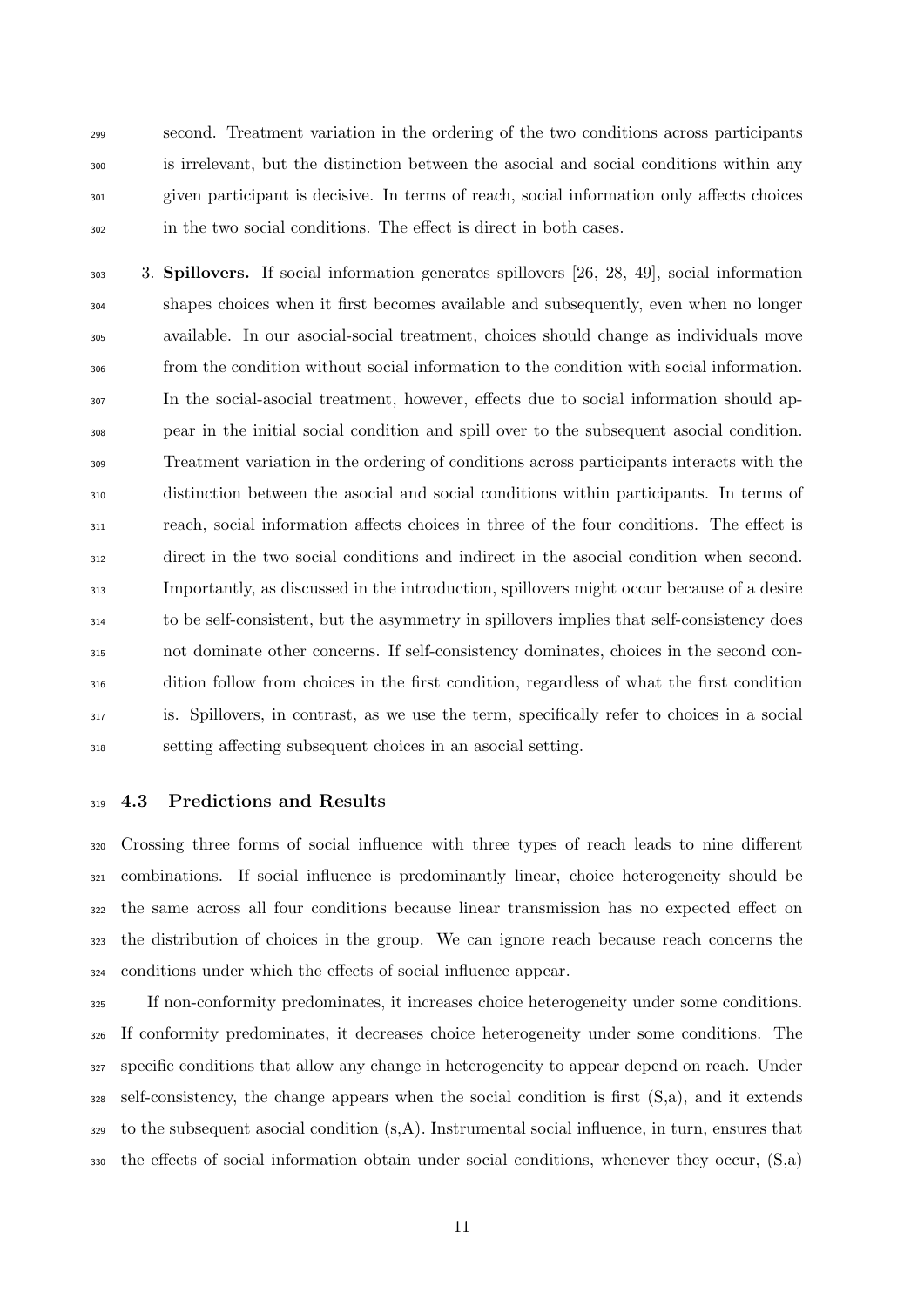and (a,S), but not otherwise. Finally, spillovers mean that social information affects choice heterogeneity under social conditions, (S,a) and (a,S), and when asocial choices follow social choices (s,A).

 For each sequence we calculated the final proportion of participants choosing Y. For se-335 quence n in the final position T, call this  $q_{n,T}$ . Fig. 3 shows the distributions over values 336 of  $q_{n,T}$  for each of the four conditions. One condition was clearly different from the others. Namely, the asocial condition when first produced sequences with a clear mix of choices, and thus a relatively high variance in choices, at a much higher rate than the other three condi- tions. In particular, the other three conditions resulted in  $q_{n,T}$  values near the boundaries  $_{340}$  roughly  $45\%$ -50% of the time, while the asocial condition when first only did so roughly  $25\%$ of the time.

 For statistical inference, we calculated the final variance in choices for sequence n as  $q_{n,T}$  (1 –  $q_{n,T}$ ). We analysed these variance values as dependent variables in regression models (Supplementary Material, § 2) with model selection and multi-model inference [50, 51]. Our primary concern was to examine the experimental treatment effects. We designed the entire study to identify these effects, and we restricted the model selection exercise to include  $_{347}$  treatment dummies for (s,A), (S,a), and (a,S) in all models (Supplementary Material, § 2). We have also incorporated additional control variables to examine any associated effects in an exploratory fashion. We introduce these control variables here. For the analyses of individual choices below, we discuss these controls further and present relevant hypotheses suggested by earlier studies.

 First, we included a dummy indicating if the primary economic activity in the community is agriculture (Agriculture Comm) versus herding, government, and trading. Second, we included a dummy for communities in East Gezira (East Gezira) versus Umalgoura. Our local informants were unanimous in their belief that these two regions are different, with East Gezira viewed as more conservative than Umalgoura. Finally, we included the population size of the community (ln(Population Size)) and the proportion of participants in the session who were female (Prop Females). We systematically included or removed these variables in a model selection exercise explained in the Supplementary Material (§ 2). Because the data comprise multiple observations per session and per community, all models had nested random effects at these two levels.

 The analysis confirms that the variance in choices within groups was higher in the asocial condition when first compared to the other three conditions (Table 1). This pattern is only consistent with conformity plus spillovers. Regression results also show that choice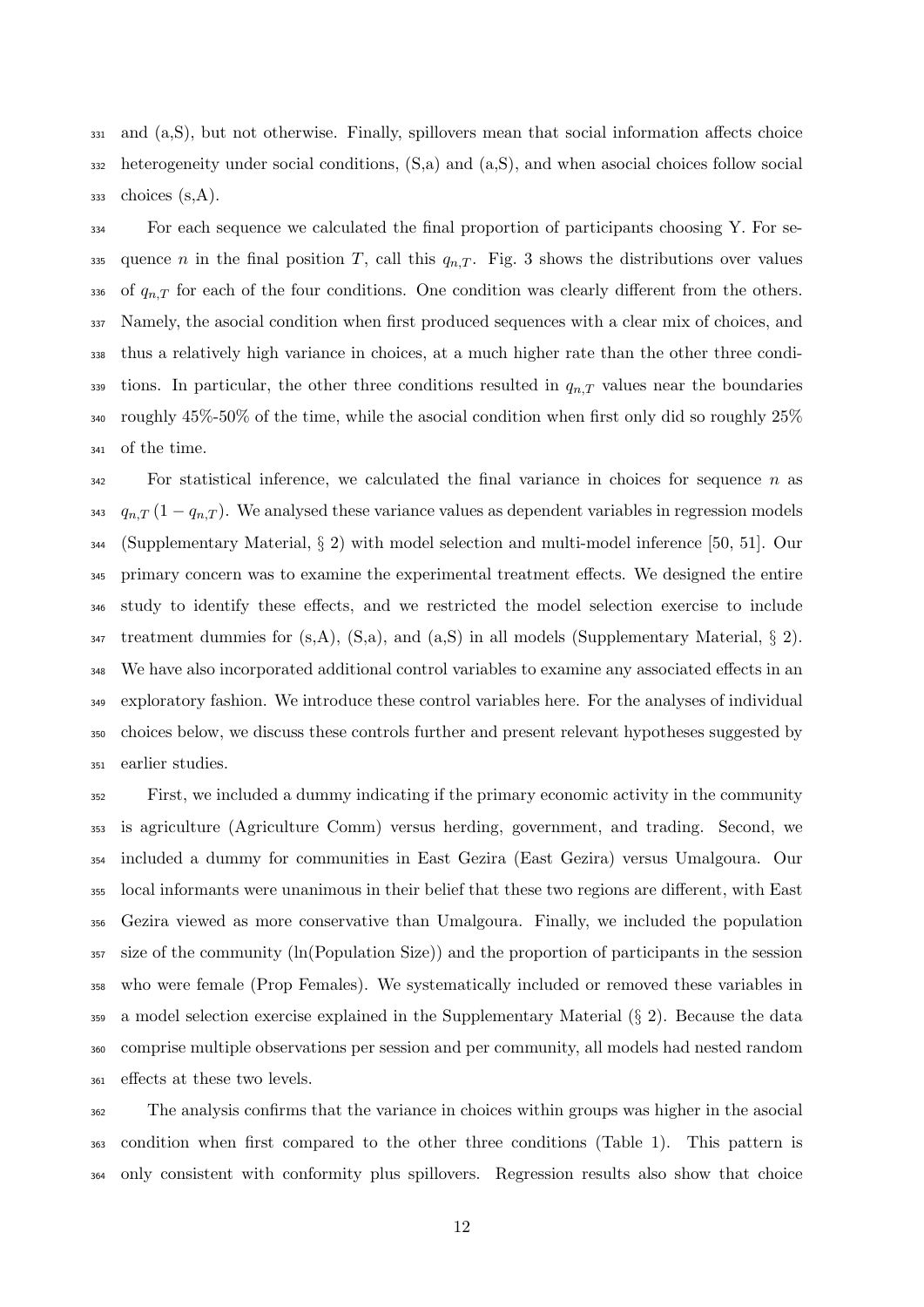homogeneity was associated with communities in which agriculture was the primary economic activity, with communities in East Gezira, and with relatively large communities. In addition, sessions with a greater proportion of women were more homogeneous than sessions with fewer women. The analyses of individual choices that follow clarify the mechanisms behind these patterns.

# 370 5 Analysis of individual choices

 Over all conditions,  $23.4\%$  of participant choices were Y (i.e. agree with strongly punishing the child). In the asocial condition when first  $(A,s)$ ,  $30.1\%$  of participants chose Y, while 20.2% did so in the asocial condition when second (s,A). In social conditions, participants chose Y 23.7% of the time when the social condition was first (S,a) and 18.6% of the time when second (a,S). To analyse individual decision making, we used logistic regressions with Y (1) as the positive response (Supplementary Material, § 3). As above, we used model selection with multi-model averaging [50, 51] for statistical inference.

 We analysed individual choices in three different ways. First, we analysed all choices from all four conditions to provide a general overview of how choices varied according to the characteristics of the individual, the community, and the experimental session. Second, we analysed choices from the two social conditions, whether first or second, to examine potentially heterogeneous social learning strategies. Finally, we analysed choices from the second conditions in sessions, whether social or asocial, to identify how self-consistency and social learning may have jointly shaped decision making.

#### 5.1 All choices, all conditions

 To analyse all choices from all four conditions, we included treatment dummies for the condi- tions  $(s, A)$ ,  $(S, a)$ , and  $(a, S)$ , and we restricted the model selection exercise to ensure that these dummies appeared in all models (Supplementary Material, § 3.1). Mirroring the aggregate- level analysis above, we also incorporated controls for the community (Agriculture Comm, East Gezira, ln(Population Size)) and the session (Prop Females). Because the analysis fo- cuses on individual choices, we further included a dummy indicating if the decision maker was female (Female). We systematically included or removed control variables according to the model selection exercise detailed in the Supplementary Material  $(\S 3.1)$ . Because the data for this analysis include multiple observations per subject, per session, and per community, we included random effects at all three levels in all models.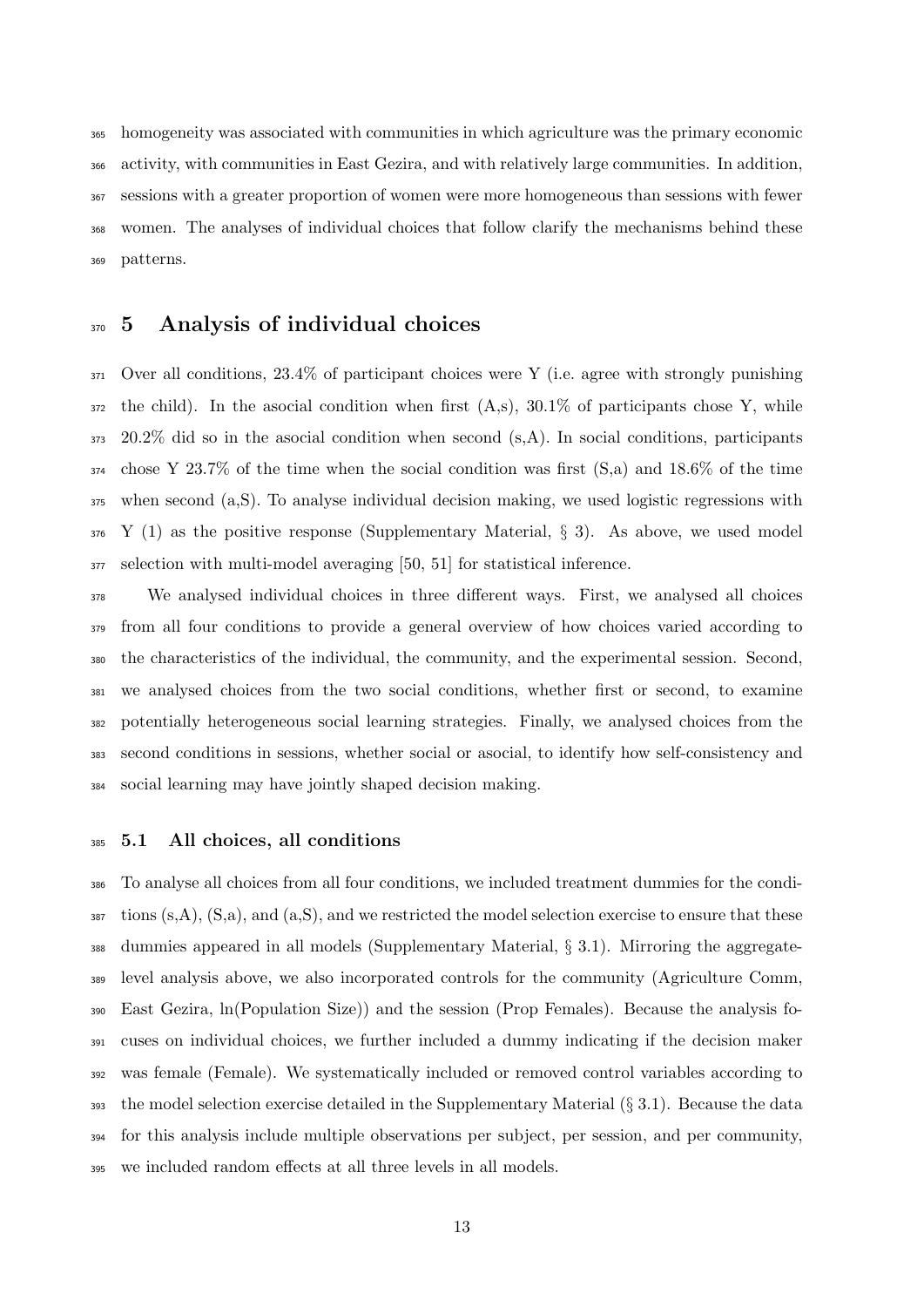Table 2 shows the model averaged results. All else equal, participants from primarily agricultural communities (Agriculture Comm) were less likely to choose Y than people from other communities, and people from communities in East Gezira were less likely to choose Y than people from communities in Umalgoura. In addition, choosing Y was negatively associated with community size (ln(Population Size)). Because choices were slightly biased away from Y in general (Fig. 3), these results imply, quite apart from any effects related to conformity, relatively homogeneous choices in agricultural communities, in East Gezira, and in large communities (see Table 1). Individual choices had no clear relation with being a female (Female) or with the proportion of women in the experimental session (Prop Females). Finally, compared to the omitted category (A,s), Y choices were less common in both social 406 conditions  $((a, S)$  and  $(S,a))$  and in the asocial condition when second  $(s, A)$ .

### 5.2 Social conditions, whether first or second

 To model choices in social conditions, we introduced a treatment dummy that indicates if  $\frac{409}{100}$  the social condition was the first condition (Social First) in the session (i.e.  $(S,a)$ ). We re- stricted the model selection exercise such that this dummy was present in every model. To examine social learning, we also introduced the observed proportion of Y choices for a given decision maker (Lag One Prop Yes) and the decision maker's position in the sequence (Se- quence Position). Because social information was not available for the first participant in a sequence, we analysed choices from the second position onwards. With only one obser- vation per participant, models did not include random effects at the individual level, but they did incorporate nested random effects at the session and community levels. We incorpo- rated control variables for the individual (Female), the community (Agriculture Comm, East Gezira, ln(Population Size)), and the experimental session (Prop Females), and we system- atically included or removed variables based on the model selection exercise explained in the 420 Supplementary Material  $(\S$  3.2).

 Importantly, we also examined interactions between social information (Lag One Prop Yes) and all other variables. We did so to identify any systematic variation in social learning strategies based on the characteristics of the individual, the individual's community, or the experimental session. Although this analysis should be considered exploratory, past studies suggest at least three key hypotheses. First, under some circumstances women tend to con- form or rely on social learning more than men [33–35]. In our case, such an effect would  $_{427}$  amount to a positive interaction between being a female and social information (Female  $\times$ Lag One Prop Yes). Second, large groups tend to aggregate information more effectively than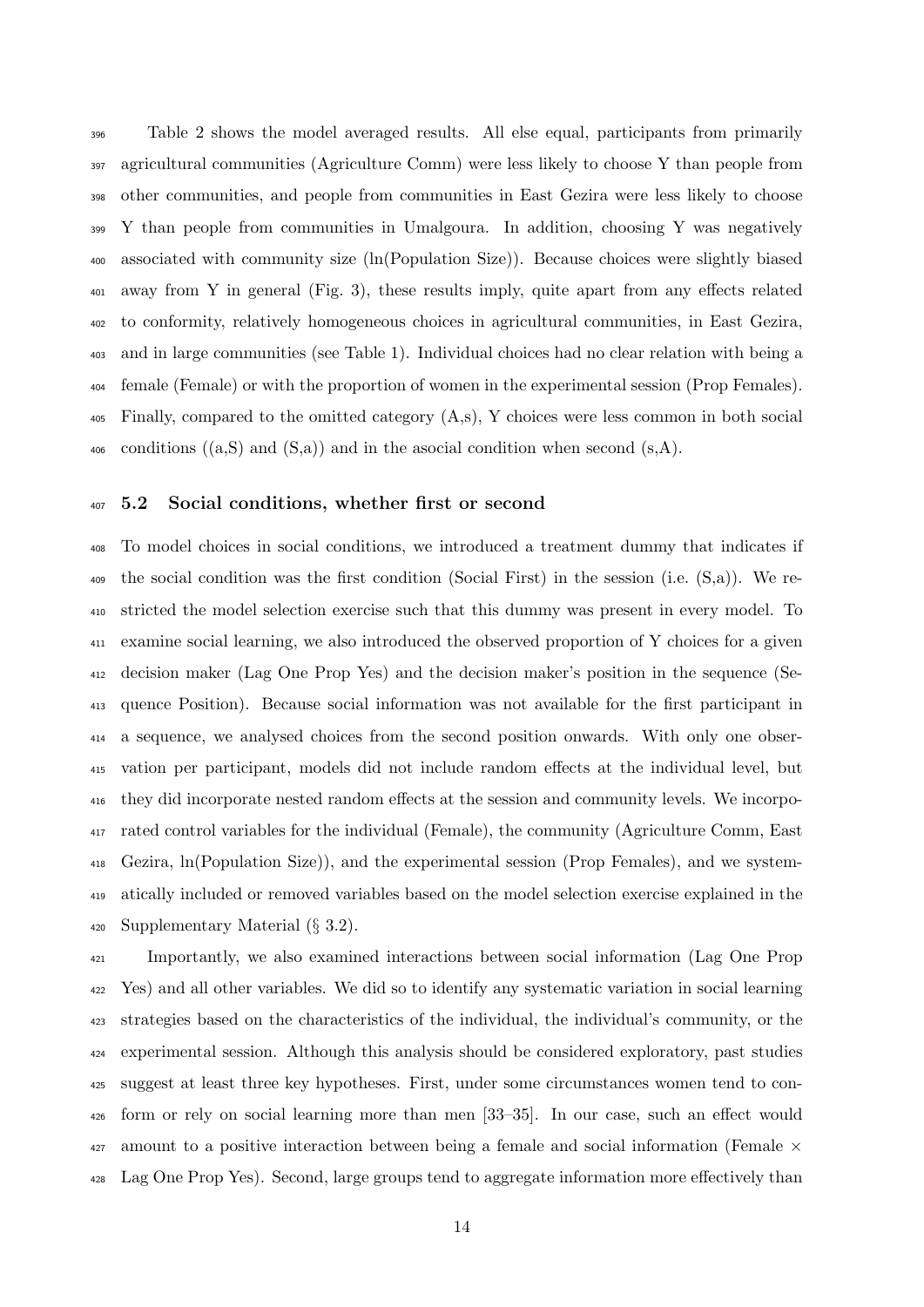small groups [8, 52]. This suggests that people should show a stronger tendency to conform to the majority of a large group compared to that of a small group, and both classic [53] and recent [30] experimental studies have found this pattern. In our setting, this means that people late in the sequence should have conformed more than people early in the sequence, which implies a positive interaction between sequence position and social information (Se-434 quence Position  $\times$  Lag One Prop Yes). Finally, a recent experimental study in Ethiopia [42] found that horticulturalists were more independent in their daily lives than pastoralists and other groups, and they relied less on social learning in an experiment. In our context, this logic suggests that participants from agricultural communities should have conformed less than others, which would translate into a negative interaction between agriculture and social 439 information (Agriculture Comm  $\times$  Lag One Prop Yes).

 Model-averaged results show that participants responded strongly to frequency-dependent social information (Table 3). The proportion of preceding Y choices (Lag One Prop Yes) was positively associated with the focal decision maker choosing Y. Positive interactions also  $_{443}$  reveal that, all else equal, females conformed more strongly than males (Female  $\times$  Lag One Prop Yes), and participants choosing late in a sequence conformed more strongly than those 445 early in the sequence (Sequence Position  $\times$  Lag One Prop Yes). We found no evidence for other forms of heterogeneity in social learning. Of particular note, the tendency to conform  $_{447}$  did not vary based on whether the social condition was first in the session (Social First  $\times$  Lag One Prop Yes). Nor did it vary based on whether agriculture was the primary productive 449 activity in the community (Agriculture Comm  $\times$  Lag One Prop Yes).

 The strong tendency to follow the trend among previous decision makers suggests that groups with social information should have quickly converged on a shared evaluation of the situation depicted in the film. Indeed, this was typically the case. Of the 878 social sequences <sup>453</sup> in the study, 735 had an unambiguous majority choice ( $>50\%$  Y or  $>50\%$  N) at the midway point and the same unambiguous majority choice at the end. Of the remaining 143 social sequences, only 50 had one unambiguous majority choice halfway through, with the other choice clearly in the majority at the end. In effect, shared evaluations quickly established themselves and were self-reinforcing once this happened [10].

#### 5.3 Second conditions, whether asocial or social

 To model choices in the second conditions in sessions, we used a treatment dummy indicating if the second condition was social (Social). This dummy was present in every model consid-ered. To examine self-consistency, we incorporated a dummy indicating if the participant's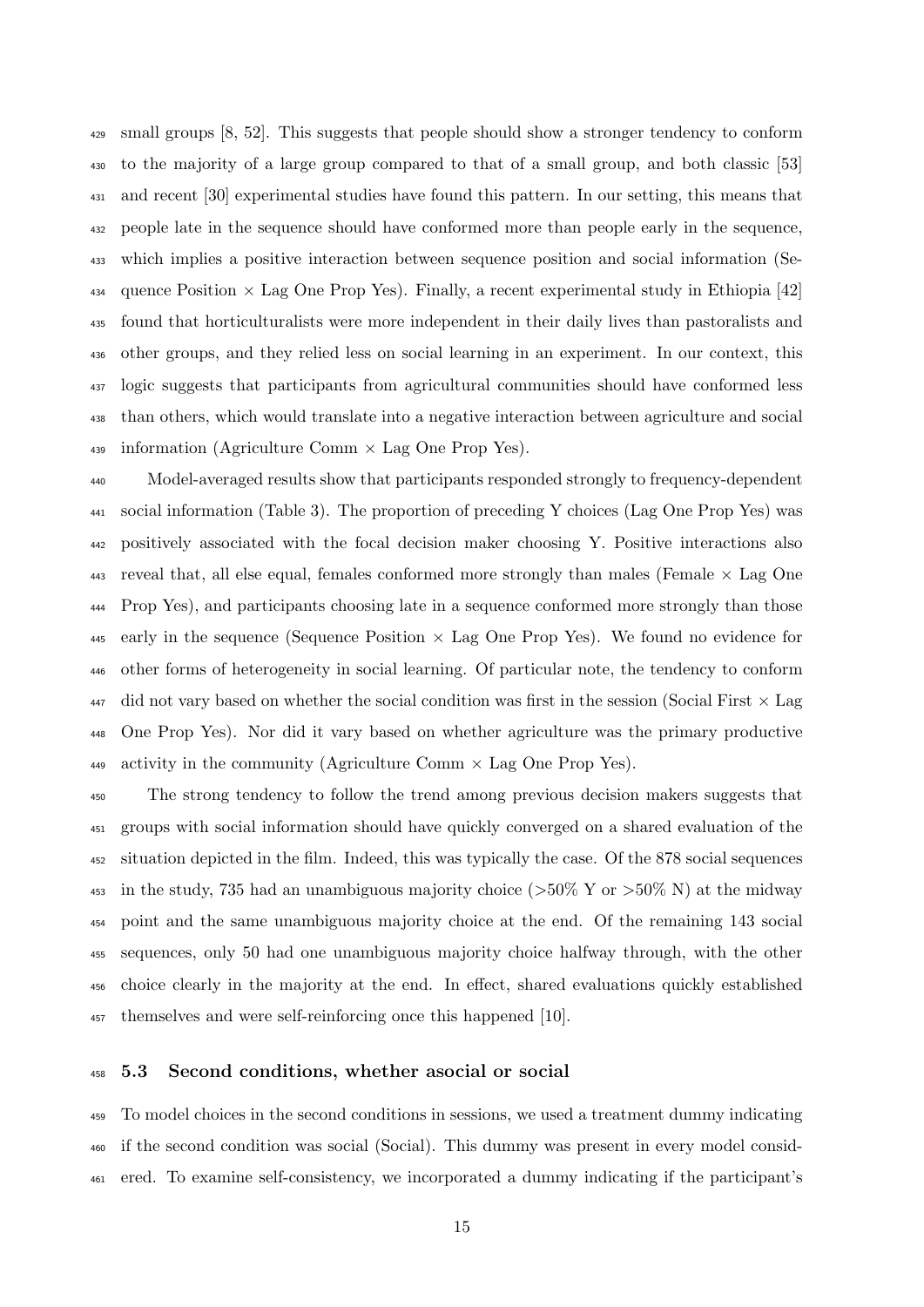choice in the paired (first) sequence in the session was Y (Subject Yes (P)). For social learn- ing, we relied as above on the observed proportion of Y choices in the sequence (Lag One Prop Yes)<sup>2</sup>. As in our analyses of social conditions, we restricted attention to choices from the second sequence position onwards. With one observation per subject, we did not include random effects at the individual level, but we did at the session and community levels.

 We considered control variables for the individual (Female), the community (Agriculture Comm, East Gezira, ln(Population Size)), and the experimental session (Prop Females). In addition, we considered interactions between the treatment and the participant's first choice (Social  $\times$  Subject Yes (P)), as well as between the treatment and social information (So- $_{471}$  cial  $\times$  Lag One Prop Yes). The interaction between treatment and the participant's first choice identifies any variation in self-consistency by treatment. Analogously, the interaction between treatment and social information identifies in variation in social learning by treat- ment. We included or removed variables based on the model selection exercise outlined in 475 the Supplementary Material  $(\S 3.3)$ .

 Model-averaged results (Table 4) show that individuals made self-consistent choices (Sub- ject Yes (P)), and they followed the trend among previous decision makers in the current sequence (Lag One Prop Yes). Self-consistency did not vary by whether the second condition 479 was asocial or social (Social  $\times$  Subject Yes (P)). However, the tendency to follow the trend among upstream decision makers did vary by treatment. In particular, a positive interaction (Social  $\times$  Lag One Prop Yes) indicates that this tendency was stronger in the social condition than the asocial condition.

 These results are consistent with the information that was available during the second condition in a session. Specifically, as long as a participant could remember her previous choice, she could make a self-consistent choice regardless of whether she was choosing in an asocial or a social condition. Accordingly, subjects were self-consistent. Moreover, when controlling for social learning (Lag One Prop Yes), the tendency to make self-consistent choices did not vary by treatment. In terms of social learning, however, social information was 489 not available in the asocial condition  $(s, A)$ , but it was available in the social condition  $(a, S)$ . Congruent with this discrepancy, the positive interaction between frequency-dependent social  $_{491}$  information and the social condition (Social  $\times$  Lag One Prop Yes) reveals that conformity was stronger when social information was available. This result, of course, must hold if people tend to conform when conformity is possible.

<sup>&</sup>lt;sup>2</sup>We do not include the final distribution of choices from the first sequence in the session as the estimated effect would not be causal due to a form of endogeneity known as the "reflection problem" [54]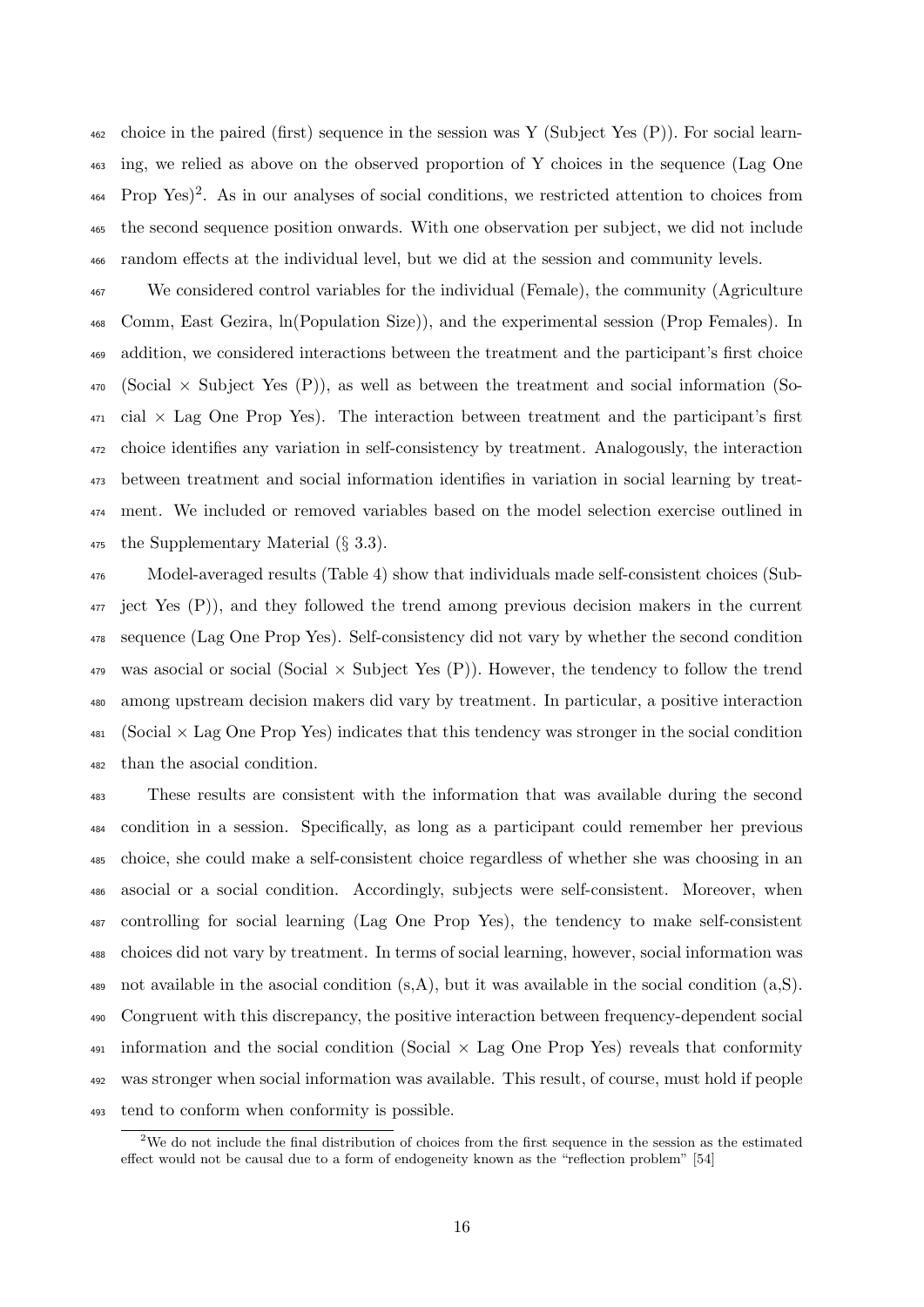## 494 6 Discussion

 With a large lab experiment in Sudan, we have shown that frequency-dependent social in- formation led participants to converge on a common evaluation of how to behave in a given social situation. Social information essentially doubled the rate at which groups developed a shared evaluation (Fig. 3). Moreover, homogeneous normative evaluations spilled over from a social setting to a subsequent asocial setting. These findings support the hypothesis that social learning generates relatively homogeneous social norms, and humans have a psychology well-disposed to carry these norms with them, even when group affiliates are not watching [22, 26–28, 55].

 In terms of the homogenising effects of frequency-dependent social information, we found that subjects exhibited a clear tendency to follow the crowd. This tendency, however, was not uniform. Some participants conformed more than others, and participants conformed more strongly in some situations than in others. In particular, females conformed more than males. This result is fully consistent with some previous studies [33–35], but interestingly a recent review concluded that sex differences in social learning are uncommon [29].

 We also found that the tendency to follow the crowd increased with a participant's position in the sequence. To illustrate, a participant tenth in line was more likely to follow a two- thirds majority among the preceding nine decision makers than a participant fourth in line who faced the same relative choice frequencies. This result is consistent with the theoretical argument that large groups aggregate noisy information into a powerful signal [8, 52], and it is consistent with recent [30] and classic [53] experimental findings.

 We did not find further evidence for heterogeneity in social learning strategies. In particu- lar, choices were relatively homogeneous in sequences consisting of subjects from agricultural communities, communities in East Gezira, and relatively large communities (Table 1). This homogeneity, however, did not arise from some special tendency among these subjects to conform (Table 3). Rather, homogeneity arose from the fact that these subjects were simply more unanimous in their opinion that the child in the film should not be strongly punished (Table 2). In other words, pre-existing differences in values were responsible, not variation in the tendency to conform.

 Finally, we found that the response to social information did not vary according to whether the social sequence preceded or followed the asocial sequence in a session. This finding suggests that in our experiment social learning superseded self-consistency. Altogether our results on social learning show that people followed the majority, but the propensity to do so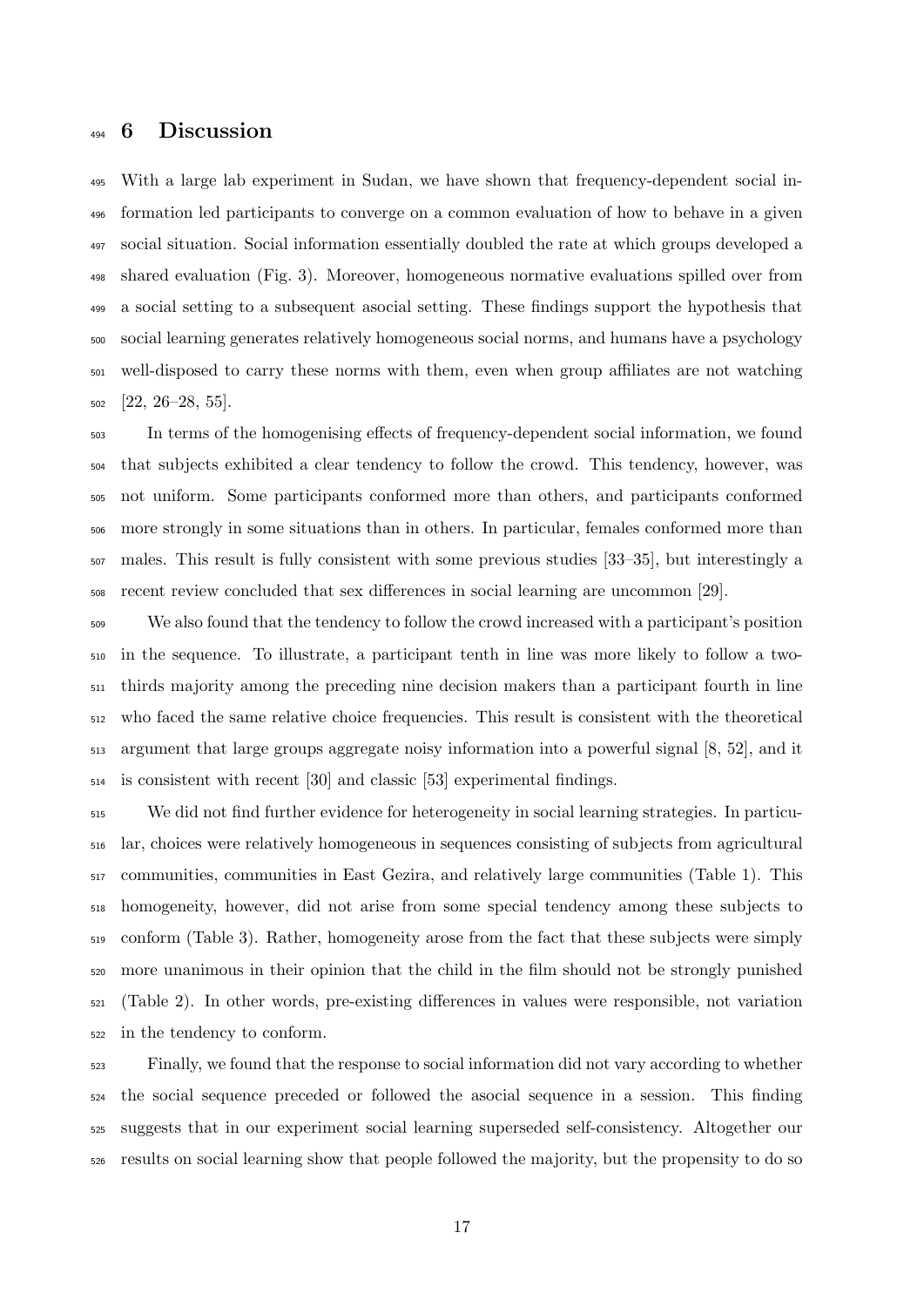varied by both individual and circumstance. Because this kind of variation can shape cultural evolutionary dynamics in a wide variety of ways [36–38, 56], future empirical research should continue to focus on the structure of heterogeneous social learning strategies and their link to aggregate outcomes.

 In terms of the spillovers we observed, a key question centres on identifying the underlying mechanisms. As one possibility, the social treatment when first led people to update their beliefs about the opinions and choices of others in the community [17, 18]. In the subsequent asocial treatment, people responded to their updated beliefs because choices about how to discipline one's children involve incentives to coordinate. While possible, participant choices were extremely heterogeneous for the subset of choices in which social information could have had no effect (Supplementary Material, § 4). This suggests that either inaccurate beliefs were pervasive, which seems unlikely with so many small tightly-knit communities, or the movie addressed a domain without strong coordination incentives.

 As another possible mechanism supporting spillovers, the social treatment when first led people to change what they value. This mechanism can take at least two forms. On the one hand, perhaps people actually came to value a lenient approach to child rearing after participating in the social condition. The claim, in effect, is that people internalised the value system represented by the collective opinion [22, 26, 27]. Although an intriguing possibility, our data do not allow us to isolate such an effect.

 Nonetheless, whatever the role of internalisation, self-consistency seems to have been at least partly responsible for the spillovers observed. In particular, frequency-dependent social learning homogenised choices in social conditions (Table 1). Moreover, the underlying tendency to follow the crowd was equivalently pronounced regardless of whether the social condition came first or second (Table 3), but it was more pronounced in social conditions than in asocial conditions (Table 4). Finally, controlling for the effects of frequency-dependent social information, participants were as equally likely to exhibit self-consistent behaviour in the asocial condition when second as in the social condition when second (Table 4). In other words, once we account for the effects of social information, participants exhibited a stable propensity to make consistent choices through time.

 These results suggest a kind of ranked interaction between conformity and self-consistency. When the two mechanisms come into conflict, as in our asocial-social treatment, following the crowd takes precedence. Without such a conflict, as in our social-asocial treatment, self-consistency shapes decision making. Although we cannot say if this kind of interaction was entirely responsible for the spillovers we observed, our analysis of choices in the second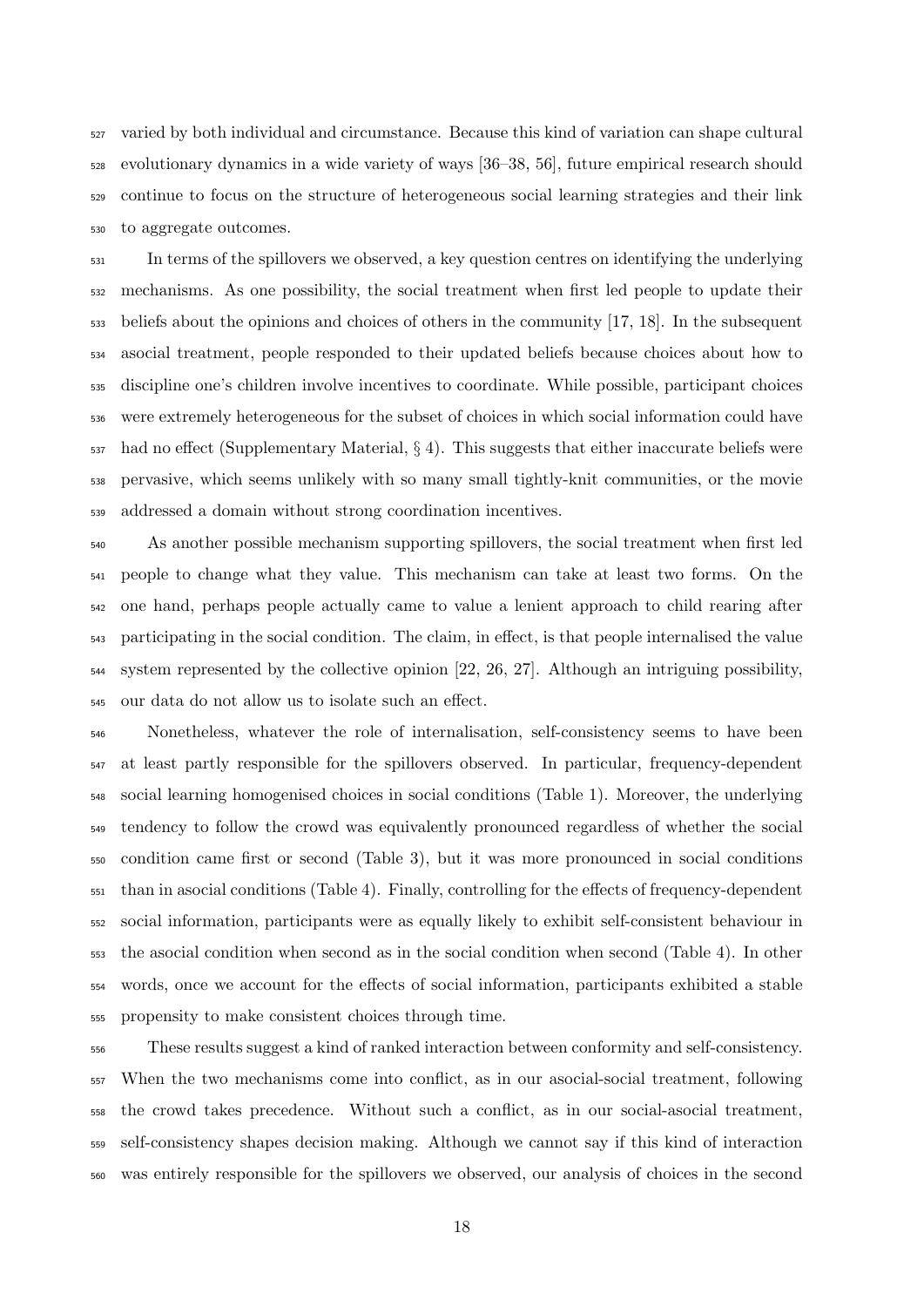conditions of sessions indicates that it was at least part of the story. More broadly, we found that frequency-dependent social information can rapidly homogenise groups, and the effects of this process persist even when one's choices are hidden from the group. Both findings support a key hypothesis about how culture shapes the overall selective regime by attenuating local variation in structured populations [10, 14].

## Acknowledgements and funding

 We thank the Gezira State government, the Sudanese National Council for Child Welfare, the Gezira State Council for Child Welfare, and local authorities in Umalgoura and East Gezira for supporting the study. We would also like to acknowledge the considerable efforts of the Gezira State Council for Child Welfare, our many facilitators and participants, the national field office of UNICEF in Khartoum, Amy Elhadi, Hilal El Fadil Ahmed, and Nadia Ahmed Mohmmed Zaid. The study was funded by the Swiss National Committee of UNICEF, who played no role in the design of the study, data collection, data analysis and interpretation, or the writing and submission of the paper.

### Author contributions

 CE and SV designed the study, liaised with government officials, and oversaw recruitment and data collection. SV trained the study coordinators and data collectors. CE analysed the data. CE and SV interpreted the results and wrote the paper.

## Competing interests

We have no competing interests.

## References

- [1] Peter J. Richerson and Richerson Boyd. Not By Genes Alone: How Culture Transformed the Evolutionary Process. Chicago: University of Chicago Press, 2005.
- [2] Joseph Henrich. The Secret of Our Success: How Culture is Driving Human Evolution, Domesticating Our Species, and Making Us Smarter. Princeton University Press, 2015.
- [3] Alan Grafen. Natural selection, kin selection and group selection. Behavioural ecology: An evolutionary approach,  $2:62-84$ , 1984.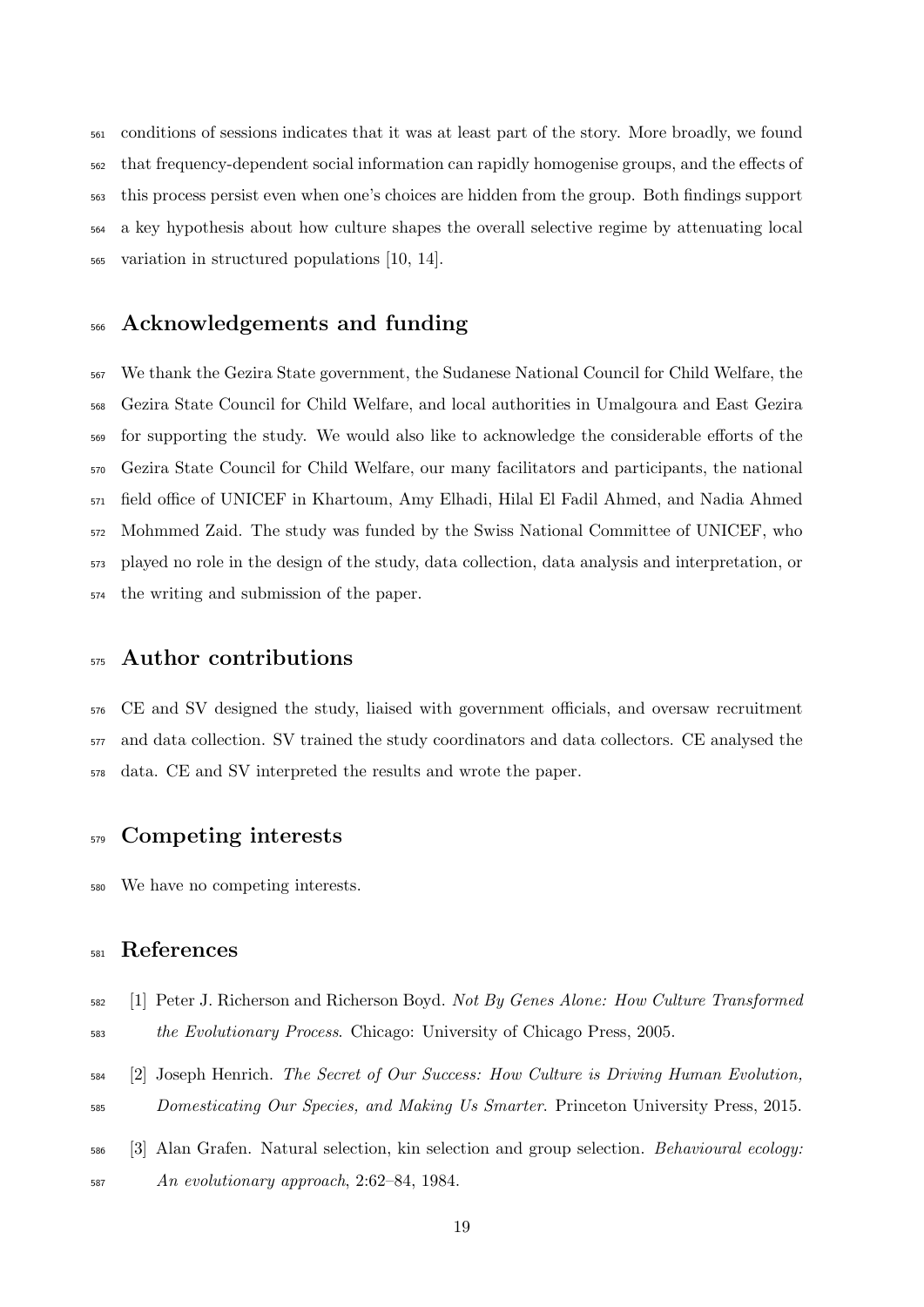- [4] Eric A. Smith, Monique Borgerhoff Mulder, and Kim Hill. Controversies in the evolu- tionary social sciences: a guide for the perplexed. Trends in Ecology and Evolution, 16 (3):128–135, 2001.
- [5] Leda Cosmides and John Tooby. Evolutionary Psychology: New Perspectives on Cogni- tion and Motivation. Annual Review of Psychology, 64:201–229, 2013. doi: 10.1146/an-nurev.psych.121208.131628.
- [6] Kevin N. Laland, Kim Sterelny, John Odling-Smee, William Hoppitt, and Tobias Uller. Cause and effect in biology revisited: Is Mayrs proximate-ultimate dichotomy still useful? Science, 334(6062):1512–1516, 2011. doi: 10.1126/science.1210879. URL http://www.sciencemag.org/content/334/6062/1512.abstract.
- [7] Robert Boyd and Peter J. Richerson. Culture and the Evolutionary Process. Chicago: University of Chicago Press, 1985.
- [8] Charles Efferson, Rafael Lalive, Peter J. Richerson, Richard McElreath, and Mark Lubell. Conformists and mavericks: the empirics of frequency-dependent cultural trans-mission. Evolution and Human Behavior, 29(1):56–65, 2008.
- [9] T. J. H. Morgan and K. N. Laland. The biological bases of conformity. Frontiers in Neuroscience, 6(87), 2012. doi: 10.3389/fnins.2012.00087.
- $\frac{605}{10}$  H Peyton Young. The evolution of social norms. Annual Review of Economics, 7(1): 359–387, 2015.
- [11] Beatrix Eugster, Rafael Lalive, Andreas Steinhauer, and Josef Zweimueller. Culture, Work Attitudes, and Job Search Evidence from the Swiss language border. Working paper, University of Lausanne, 2014.
- [12] Laurent Lehmann and Marcus W. Feldman. The co-evolution of cultur- ally inherited altruistic helping and cultural transmission under random  $\mu_{612}$  group formation. Theoretical Population Biology, 73(4):506 – 516, 2008. ISSN 0040-5809. doi: http://dx.doi.org/10.1016/j.tpb.2008.02.004. URL
- http://www.sciencedirect.com/science/article/pii/S0040580908000233.
- [13] Laurent Lehmann, Marcus W. Feldman, and Kevin R. Foster. Cultural transmission can  $\mu_{\text{min}}$  inhibit the evolution of altruistic helping. The American Naturalist, 172(1):12–24, 2008. ISSN 00030147. URL http://www.jstor.org/stable/10.1086/587851.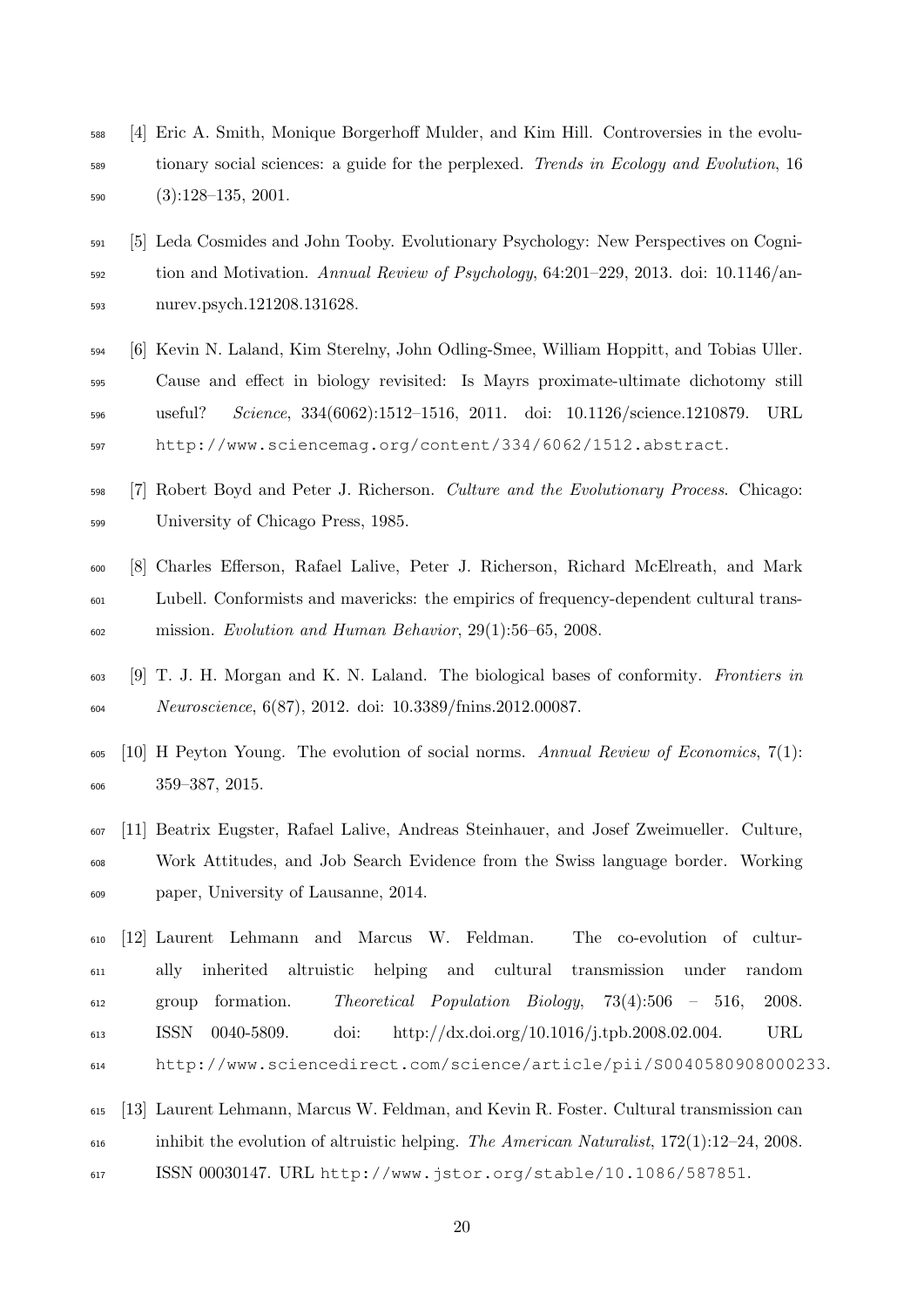- [14] Robert Boyd, Peter J. Richerson, and Joseph Henrich. Rapid cultural adaptation can facilitate the evolution of large-scale cooperation. Behavioral Ecology and Sociobiol- ogy, 65(3):431–444, 2011. ISSN 0340-5443. doi: 10.1007/s00265-010-1100-3. URL http://dx.doi.org/10.1007/s00265-010-1100-3.
- [15] Lucas Molleman, Ido Pen, and Franz J. Weissing. Effects of Conformism on the Cul- tural Evolution of Social Behaviour. PLoS ONE, 8(7):e68153, 2013. doi: 10.1371/jour-nal.pone.0068153.
- [16] Peter Richerson, Ryan Baldini, Adrian V. Bell, Kathryn Demps, Karl Frost, Vicken Hillis, Sarah Mathew, Emily K. Newton, Nicole Naar, Lesley Newson, and et al. Cultural group selection plays an essential role in explaining human cooperation: A sketch of the evidence. Behavioral and Brain Sciences, 39, 2016. doi: 10.1017/S0140525X1400106X.
- [17] Cristina Bicchieri. The grammar of society: The nature and dynamics of social norms. Cambridge University Press, 2005.
- [18] Cristina Bicchieri. Norms in the wild: How to diagnose, measure, and change social norms. Oxford University Press, 2016.
- [19] Ernst Fehr and Simon Gaechter. Altruistic punishment in humans. Nature, 415(10 January):137–140, 2002.
- [20] Edward H. Hagen and Peter Hammerstein. Game theory and human evolution: A
- critique of some recent interpretations of experimental games. Theoretical Population Bi-
- ology, 69(3):339 348, 2006. ISSN 0040-5809. doi: DOI: 10.1016/j.tpb.2005.09.005. URL
- 638 http://www.sciencedirect.com/science/article/B6WXD-4J61667-1/2/0103a9d11f1d5
- [21] Nichola J. Raihani and Redouan Bshary. Why humans might help strangers. Frontiers in Behavioral Neuroscience, 9(39), 2015. doi: 10.3389/fnbeh.2015.00039.
- [22] Samuel Bowles. Endogenous preferences: the cultural consequences of markets and other economic institutions. Journal of Economic Literature, 36(1):75–111, 1998.
- [23] Robert B Cialdini, Melanie R Trost, and Jason T Newsom. Preference for consistency: The development of a valid measure and the discovery of surprising behavioral implica-tions. Journal of Personality and Social Psychology, 69(2):318, 1995.
- [24] Rosanna E Guadagno and Robert B Cialdini. Preference for consistency and social  $\mu_{647}$  influence: A review of current research findings. *Social Influence*, 5(3):152–163, 2010.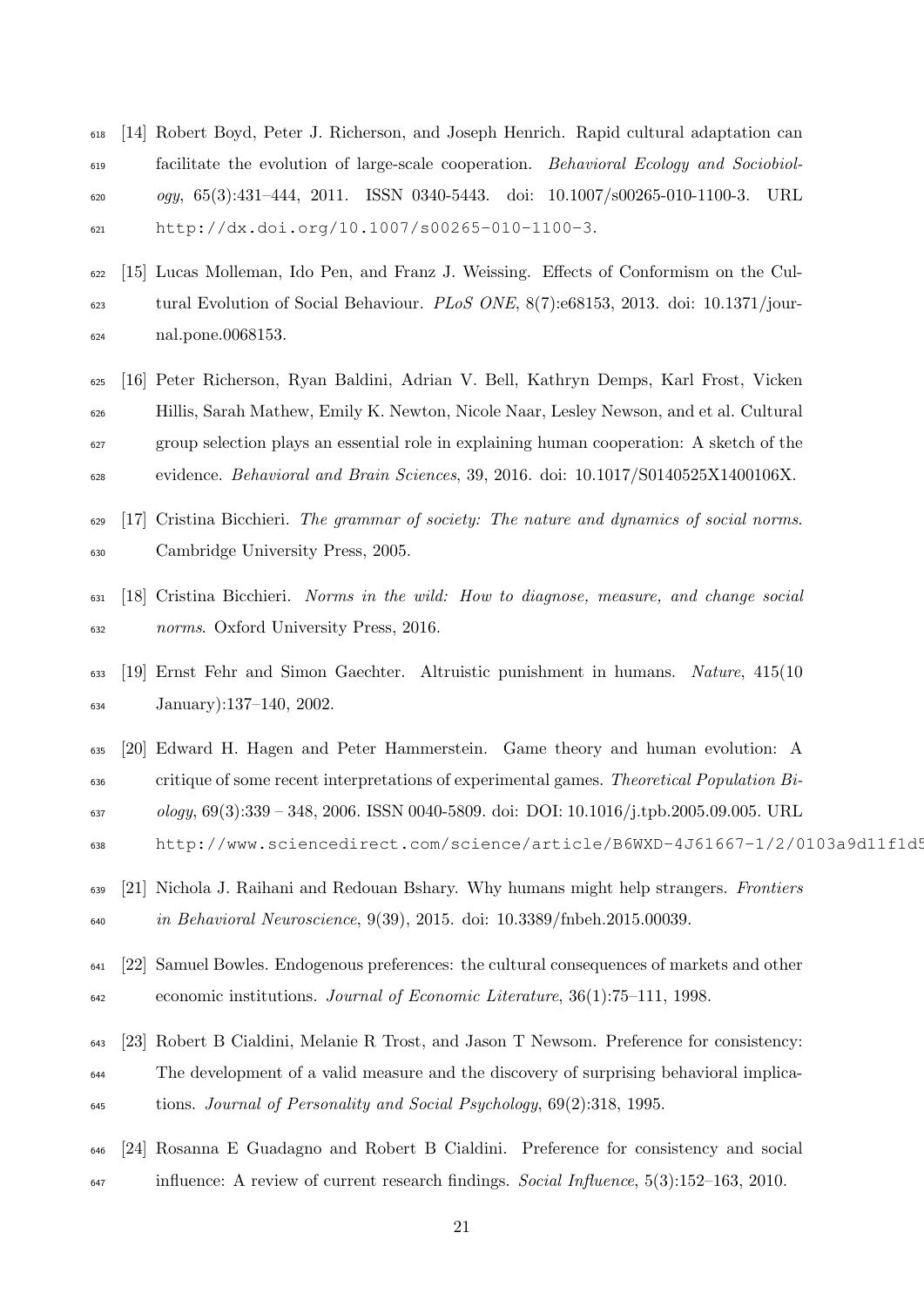- [25] Robert B. Cialdini and Noah J. Goldstein. Social influence: compliance and conformity. Annual Review of Psychology, 55:591–621, 2004.
- [26] Herbert Gintis. The hitchhiker's guide to altruism: gene-culture coevolution and the internalization of norms. Journal of Theoretical Biology, 4(220):407–418, 2003.
- [27] Maciej Chudek and Joseph Henrich. Culture–gene coevolution, norm-psychology and the emergence of human prosociality. Trends in cognitive sciences, 15(5):218–226, 2011.
- [28] Joseph Henrich and Jean Ensminger. Theoretical foundations: The coevolution of social norms, intrinsic motivation, markets, and the institutions of complex societies. Exper- imenting with Social Norms: Fairness and Punishment in Cross-Cultural Perspective, eds Ensminger J, Henrich J (Russel Sage Foundation, New York), pages 19–44, 2014.
- [29] Alex Mesoudi, Lei Chang, Sasha R. X. Dall, and Alex Thornton. The Evolution of  $\delta_{659}$  Individual and Cultural Variation in Social Learning. Trends in Ecology & Evolution,  $660 \qquad 31(3):215-225, 2016.$
- [30] Michael Muthukrishna, Thomas J.H. Morgan, and Joseph Hen- rich. The when and who of social learning and conformist transmis- sion. Evolution and Human Behavior., 37(1):10–20, 2016. ISSN 1090- 5138. doi: http://dx.doi.org/10.1016/j.evolhumbehav.2015.05.004. URL http://www.sciencedirect.com/science/article/pii/S1090513815000586.
- [31] T. J. H. Morgan, L. E. Rendell, M. Ehn, W. Hoppitt, and K. N. Laland. The evolutionary basis of human social learning. Proceedings of the Royal Society B, 279(1729):653–662, 2012.
- [32] Lucas Molleman, Pieter van den Berg, and Franz J. Weissing. Consistent individual differences in human social learning strategies. Nature Communications, 5(3570), 2014. doi: 10.1038/ncomms4570.
- [33] Rod Bond and Peter B Smith. Culture and conformity: A meta-analysis of studies using 673 asch's  $(1952b, 1956)$  line judgment task. *Psychological bulletin*,  $119(1):111$ , 1996.
- [34] Catharine P Cross, Gillian R Brown, Thomas JH Morgan, and Kevin N Laland. Sex differences in confidence influence patterns of conformity. British Journal of Psychology, 108(4):655–667, 2017.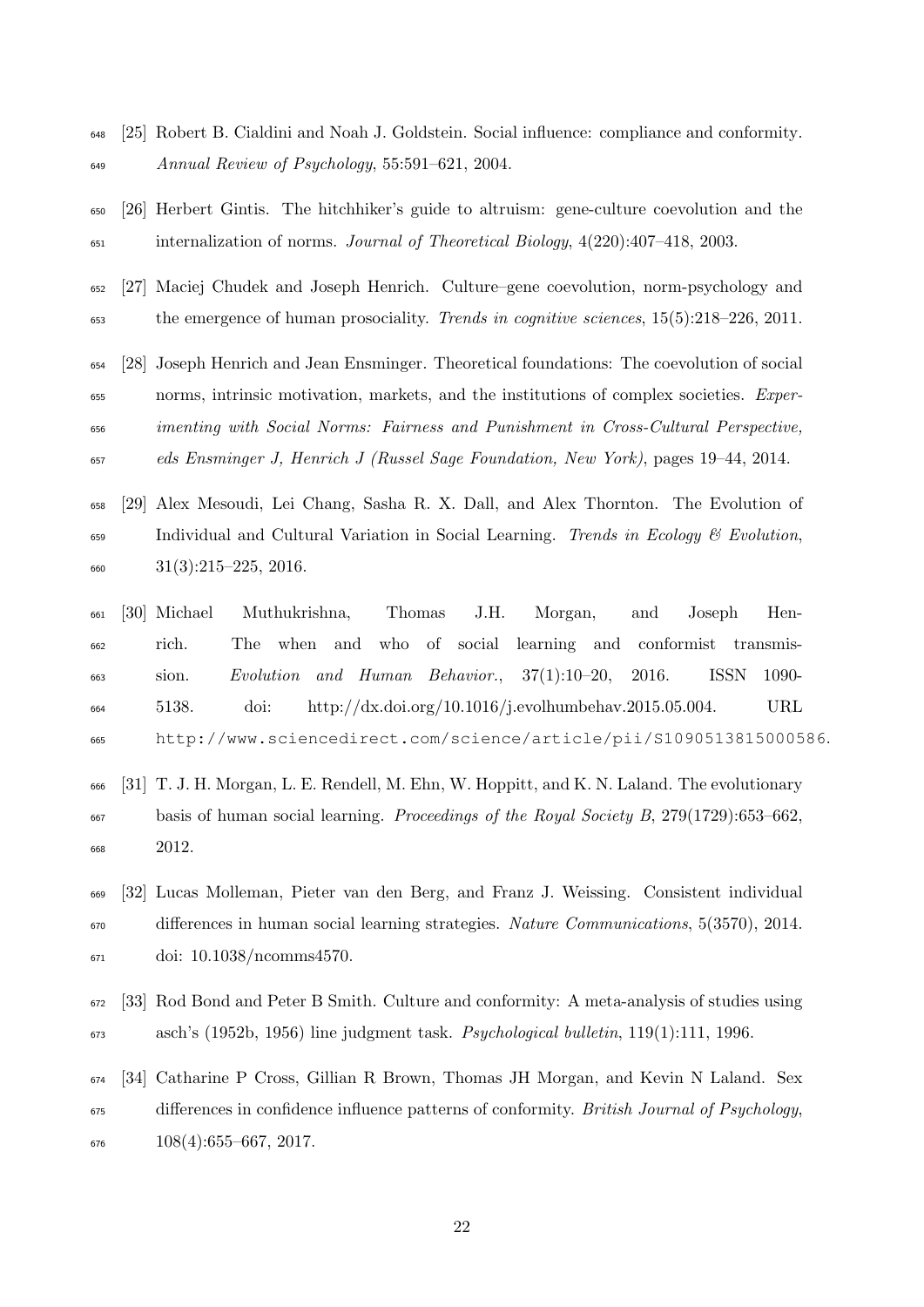- [35] Charlotte O Brand, Gillian R Brown, and Catharine P Cross. Sex differences in the use of social information emerge under conditions of risk. PeerJ, 6:e4190, 2018.
- [36] Mark Granovetter. Threshold models of collective behavior. American journal of soci-680  $ology, 83(6):1420-1443, 1978.$
- [37] H Peyton Young. Innovatin diffusion in heterogeneous populations: contagion, social influence, and social learning. American Economic Review, 99(5):1899–1924, 2009.
- [38] Matthew O Jackson and Dunia L´opez-Pintado. Diffusion and contagion in networks with heterogeneous agents and homophily. Network Science, 1(1):49–67, 2013.
- [39] Jacob K. Goeree and Leeat Yariv. Conformity in the lab. Journal of the Economic Science Association, 1(1):15–28, 2015. ISSN 2199-6776. doi: 10.1007/s40881-015-0001- 7. URL http://dx.doi.org/10.1007/s40881-015-0001-7.
- [40] Alex Mesoudi, Lei Chang, Keelin Murray, and Hui Jing Lu. Higher frequency of social learning in china than in the west shows cultural variation in the dynamics of cultural evolution. Proceedings of the Royal Society of London B: Biological Sciences, 282(1798): 20142209, 2015.
- [41] Charles Efferson, Rafael Lalive, Maria Paula Cacault, and Deborah Kistler. The evolu-tion of facultative conformity based on similarity. PLoS One, 11(12):e0168551, 2016.
- [42] Luke Glowacki and Lucas Molleman. Subsistence styles shape human social learning strategies. Nature human behaviour, 1(5):0098, 2017.
- [43] Beatrix Eugster, Rafael Lalive, Andreas Steinhauer, and Josef Zweimller. The de- mand for social insurance: Does culture matter? The Economic Journal, 121(556): F413–F448, 2011. ISSN 1468-0297. doi: 10.1111/j.1468-0297.2011.02479.x. URL http://dx.doi.org/10.1111/j.1468-0297.2011.02479.x.
- [44] Sara Lowes, Nathan Nunn, James A Robinson, and Jonathan Weigel. The evolution of culture and institutions: Evidence from the Kuba Kingdom. Technical report, National Bureau of Economic Research, 2015.
- [45] Central Bureau of Statistics (CBS), UNICEF Sudan. Multiple Indicator Cluster Survey 2014 of Sudan, Final Report, 2016.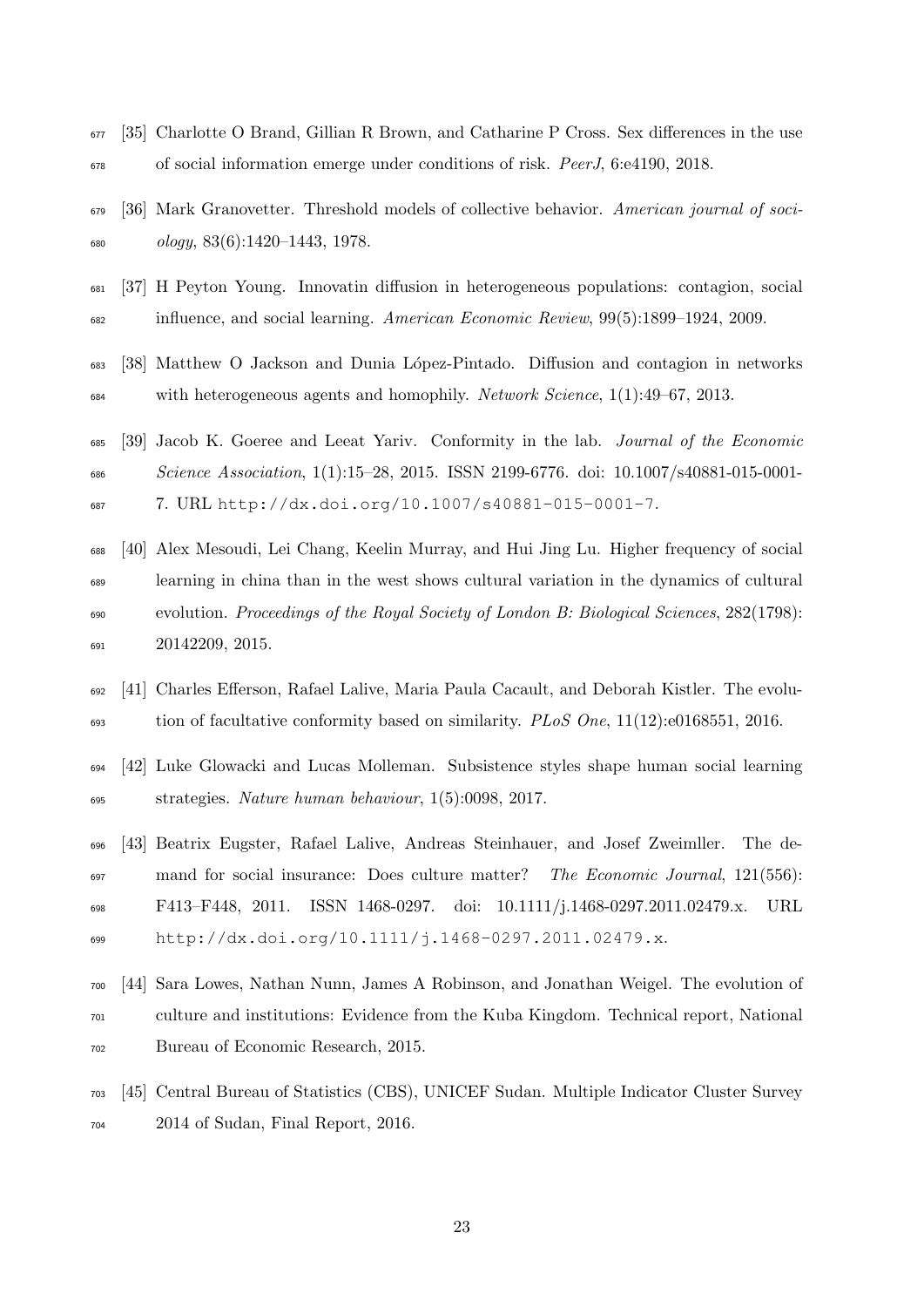- [46] Sonja Vogt, Nadia Ahmed Mohmmed Zaid, Hilal El Fadil Ahmed, Ernst Fehr, and Charles Efferson. Changing cultural attitudes towards female genital cutting. Nature, 538:506–509, 2016.
- [47] Charles Efferson, Sonja Vogt, Amy Elhadi, Hilal El Fadil Ahmed, and Ernt Fehr. Female genital cutting is not a social coordination norm. Science, 349(6255):1446–1447, 2015. doi: 10.1126/science.aaa7978.
- [48] R Core Team. R: A Language and Environment for Statistical Comput- ing. R Foundation for Statistical Computing, Vienna, Austria, 2017. URL https://www.R-project.org/.
- [49] Sergey Gavrilets and Peter J Richerson. Collective action and the evolution of social norm internalization. Proceedings of the National Academy of Sciences, page 201703857, 2017.
- [50] Kenneth P. Burnham and David R. Anderson. Model Selection and Multimodel Inference: A Practical Information-Theoretic Approach. New York: Springer-Verlag, 2nd edition, 2002.
- [51] CE Grueber, S Nakagawa, RJ Laws, and IG Jamieson. Multimodel inference in ecology and evolution: challenges and solutions. Journal of evolutionary biology, 24(4):699–711, 2011.
- [52] Charles Perreault, Cristina Moya, and Robert Boyd. A bayesian approach to the  $_{724}$  evolution of social learning. Evolution and Human Behavior, 33(5):449 – 459, 2012.
- ISSN 1090-5138. doi: http://dx.doi.org/10.1016/j.evolhumbehav.2011.12.007. URL
- http://www.sciencedirect.com/science/article/pii/S1090513811001437.
- [53] Solomon E. Asch. Opinions and social pressure. Scientific American, 193(5):1–7, 1955.
- [54] Charles F. Manski. Economic analysis of social interactions. The Journal of Economic Perspectives, 14(3):115–136, 2000.
- [55] James S. Coleman. Foundations of Social Theory. Cambridge: Harvard University Press, 1990.
- [56] Duncan J. Watts and Peter Dodds. Threshold models of social influence. The Oxford Handbook of Analytical Sociology, pages 475–497, 2009.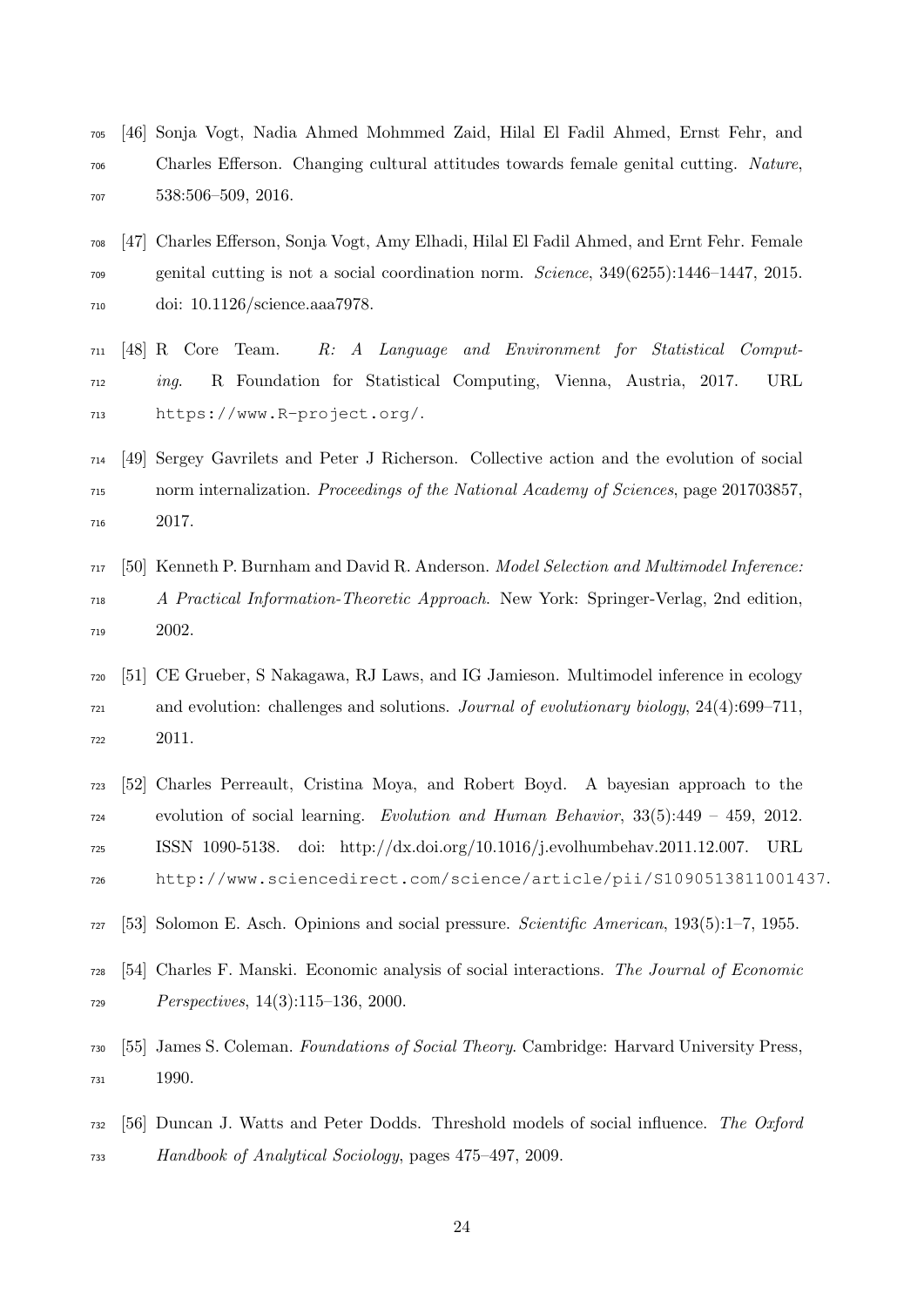- [57] Andrew Gelman. Scaling regression inputs by dividing by two standard deviations.
- Statistics in Medicine, 27(15):2865–2873, 2008.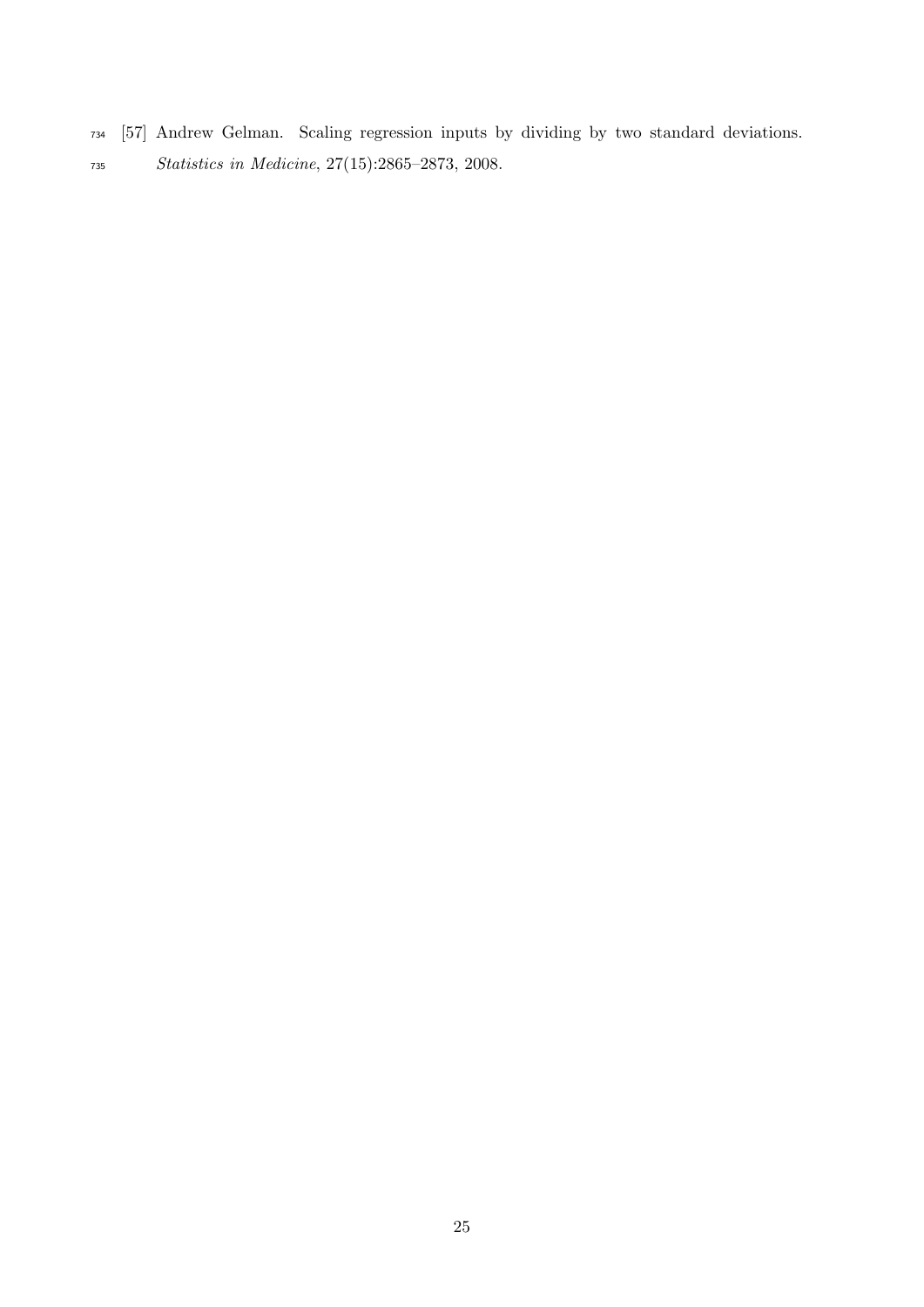Table 1: OLS regressions with the variance in choices by sequence as the dependent variable. Results are the full model averaged results based on the model selection exercise detailed in  $\S$  2 of the Supplementary Material. Models  $(\S$  4.3) include random effects for sessions within communities, control variables for the community (Agriculture Comm, East Gezira, ln(Population Size)), and a control variable for the experimental session (Prop Females). They additionally include dummies for the asocial condition when second  $(s, A)$ , the social condition when first  $(S,a)$ , and the social condition when second  $(a, S)$ . All continuous variables have been standardised to have a mean of zero and a standard deviation of 0.5, and dummy variables have been translated to have a mean of zero [51, 57]. Blue indicates estimates with confidence intervals that do not include zero.

|          | Adjusted   |                    | Relative   |
|----------|------------|--------------------|------------|
| Estimate | Std. Error | 95\% C.I.          | Importance |
| 0.003    | 0.020      | $[-0.035, 0.041]$  |            |
| $-0.189$ | 0.060      | $[-0.307,-0.071]$  | 0.99       |
| $-0.198$ | 0.042      | $[-0.280, -0.115]$ | 1.0        |
| $-0.139$ | 0.041      | $[-0.218,-0.059]$  | 1.0        |
| $-0.064$ | 0.031      | $[-0.124,-0.004]$  | 0.93       |
| $-0.256$ | 0.031      | $[-0.316,-0.195]$  | 1.0        |
| $-0.227$ | 0.031      | $[-0.287, -0.166]$ | 1.0        |
| $-0.289$ | 0.020      | $[-0.328, -0.250]$ | 1.0        |
|          |            |                    |            |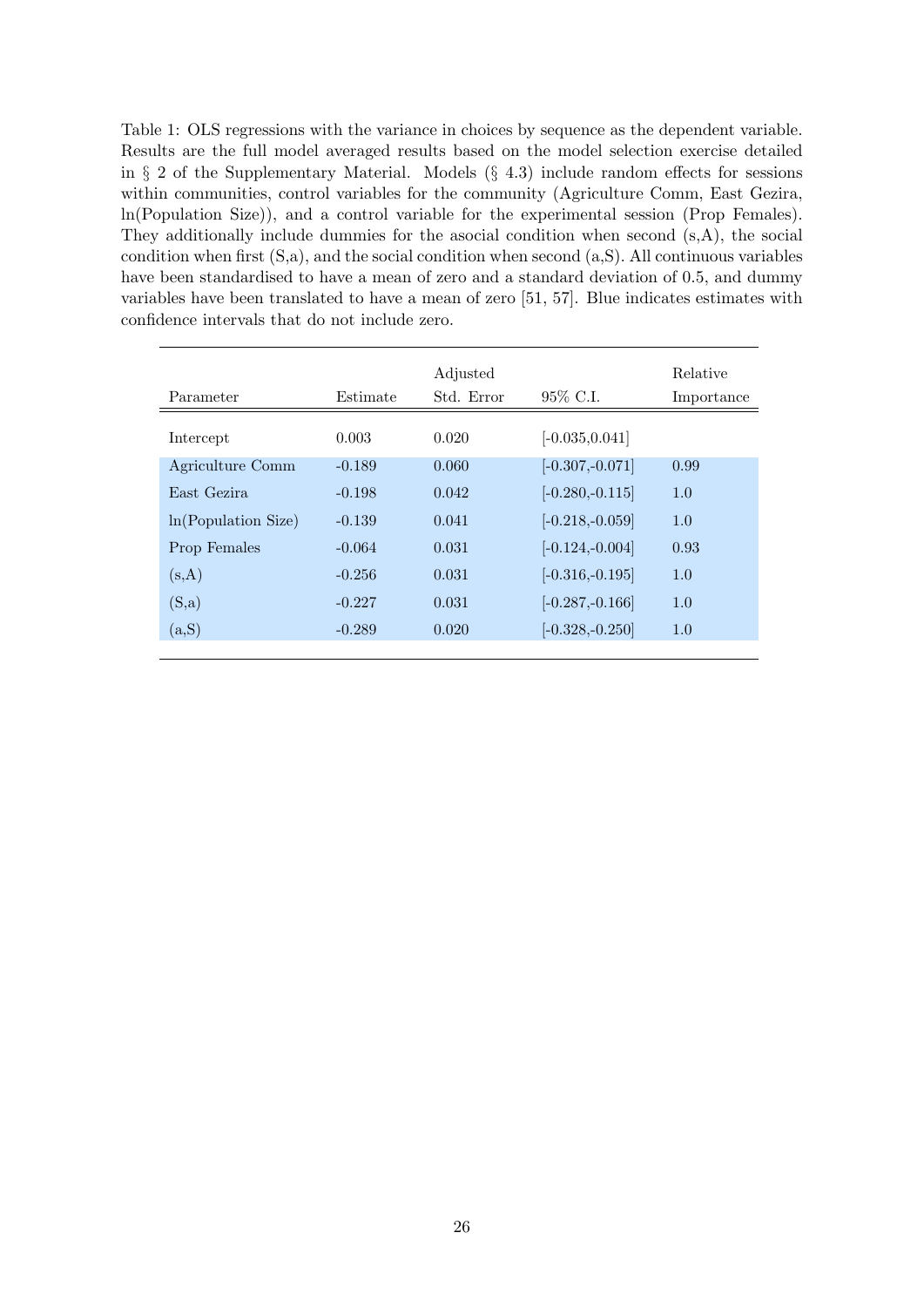Table 2: Logistic regressions for individual choices, with Y as the positive response (1), for all choices in all conditions. Results are the full model averaged results based on the model selection exercise in  $\S$  3.1 of the Supplementary Material. Models  $(\S$  5.1) include random effects for participants within sessions within communities, a variable indicating a female participant (Female), control variables for the community (Agriculture Comm, East Gezira, ln(Population Size)), and a control variable for the experimental session (Prop Females). They also include dummies for experimental condition  $((s,A), (S,a),$  and  $(a,S))$ . All continuous input variables have been standardised to have a mean of zero and a standard deviation of 0.5, and independent dummy variables have been translated to have a mean of zero [51, 57]. Blue indicates estimates with confidence intervals that do not include zero.

|                     |          | Adjusted   | Unconditional       | Relative   |
|---------------------|----------|------------|---------------------|------------|
| Parameter           | Estimate | Std. Error | 95\% C.I.           | Importance |
|                     |          |            |                     |            |
| Intercept           | $-9.683$ | 0.223      | $[-10.120, -9.246]$ |            |
| Female              | 0.045    | 0.119      | $[-0.187, 0.278]$   | 0.28       |
| Agriculture Comm    | $-0.852$ | 0.247      | $[-1.337, -0.367]$  | 1.0        |
| East Gezira         | $-0.612$ | 0.194      | $[-0.991, -0.233]$  | 1.0        |
| ln(Population Size) | $-0.658$ | 0.184      | $[-1.018,-0.299]$   | 1.0        |
| Prop Females        | 0.021    | 0.092      | $[-0.160, 0.202]$   | 0.21       |
| (s,A)               | $-1.775$ | 0.223      | $[-2.212,-1.338]$   | 1.0        |
| (S,a)               | $-0.565$ | 0.191      | $[-0.939,-0.191]$   | 1.0        |
| (a, S)              | $-4.745$ | 0.244      | $[-5.222, -4.268]$  | 1.0        |
|                     |          |            |                     |            |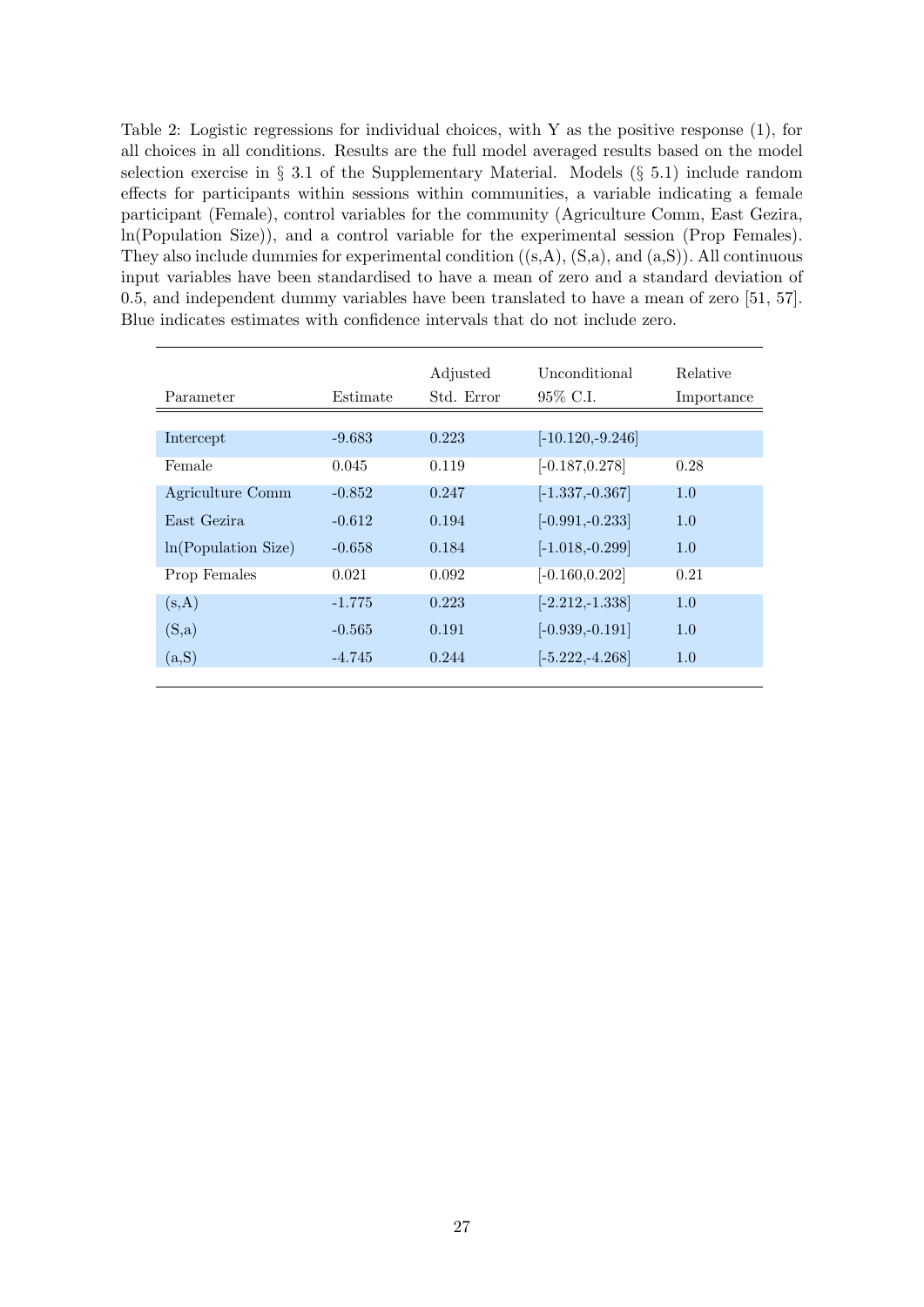Table 3: Logistic regressions for individual choices, with Y as the positive response (1), in the social conditions. Results are the full model averaged results based on the model selection exercise in § 3.2 of the Supplementary Material. Models  $(\S 5.2)$  include random effects for sessions within communities, control variables for the participant (Female, Sequence Position), control variables for the community (Agriculture Comm, East Gezira, ln(Population Size)), and a control variable for the experimental session (Prop Females). They additionally include a dummy variable indicating if the social condition in question was first in the session (Social First) and the proportion of Y choices among preceding subjects in the sequence (Lag One Prop Yes). Interactions involving this latter variable (Lag One Prop Yes) identify any heterogeneity in social learning strategies. All continuous input variables have been standardised to have a mean of zero and a standard deviation of 0.5, and independent dummy variables have been translated to have a mean of zero [51, 57]. Blue indicates estimates with confidence intervals that do not include zero.

| Parameter                                     | Estimate | Adjusted<br>Std. Error | 95% C.I.           | Relative<br>Importance |
|-----------------------------------------------|----------|------------------------|--------------------|------------------------|
|                                               |          |                        |                    |                        |
| Intercept                                     | $-1.737$ | 0.068                  | $[-1.870,-1.603]$  |                        |
| Female                                        | $-0.093$ | 0.126                  | $[-0.340, 0.154]$  | $1.0\,$                |
| <b>Sequence Position</b>                      | $-0.516$ | 0.077                  | $[-0.668, -0.364]$ | 1.0                    |
| Agriculture Comm                              | $-0.527$ | 0.179                  | $[-0.877, -0.176]$ | 1.0                    |
| East Gezira                                   | $-0.442$ | 0.134                  | $[-0.704,-0.179]$  | 1.0                    |
| ln(Population Size)                           | $-0.367$ | 0.129                  | $[-0.620,-0.115]$  | 1.0                    |
| Prop Females                                  | $-0.061$ | 0.122                  | $[-0.301, 0.513]$  | $0.51\,$               |
| Social First                                  | 0.153    | 0.087                  | $[-0.017, 0.323]$  | $1.0\,$                |
| Lag One Prop Yes                              | 1.243    | 0.118                  | [1.012, 1.474]     | 1.0                    |
| Social First $\times$ Lag One Prop Yes        | 0.193    | 0.148                  | $[-0.098, 0.483]$  | 1.0                    |
| Female $\times$ Lag One Prop Yes              | 0.692    | 0.214                  | [0.273, 1.110]     | 1.0                    |
| Sequence Position $\times$ Lag One Prop Yes   | 0.551    | 0.176                  | [0.205, 0.896]     | 1.0                    |
| Agriculture Comm $\times$ Lag One Prop Yes    | 0.115    | 0.189                  | $[-0.255, 0.484]$  | 0.7                    |
| East Gezira $\times$ Lag One Prop Yes         | 0.255    | 0.214                  | $[-0.164, 0.674]$  | $0.7\,$                |
| $ln(Population Size) \times Lag One Prop Yes$ | 0.050    | 0.130                  | $[-0.205, 0.305]$  | $0.7\,$                |
| Prop Females $\times$ Lag One Prop Yes        | 0.102    | 0.210                  | $[-0.309, 0.513]$  | $\rm 0.3$              |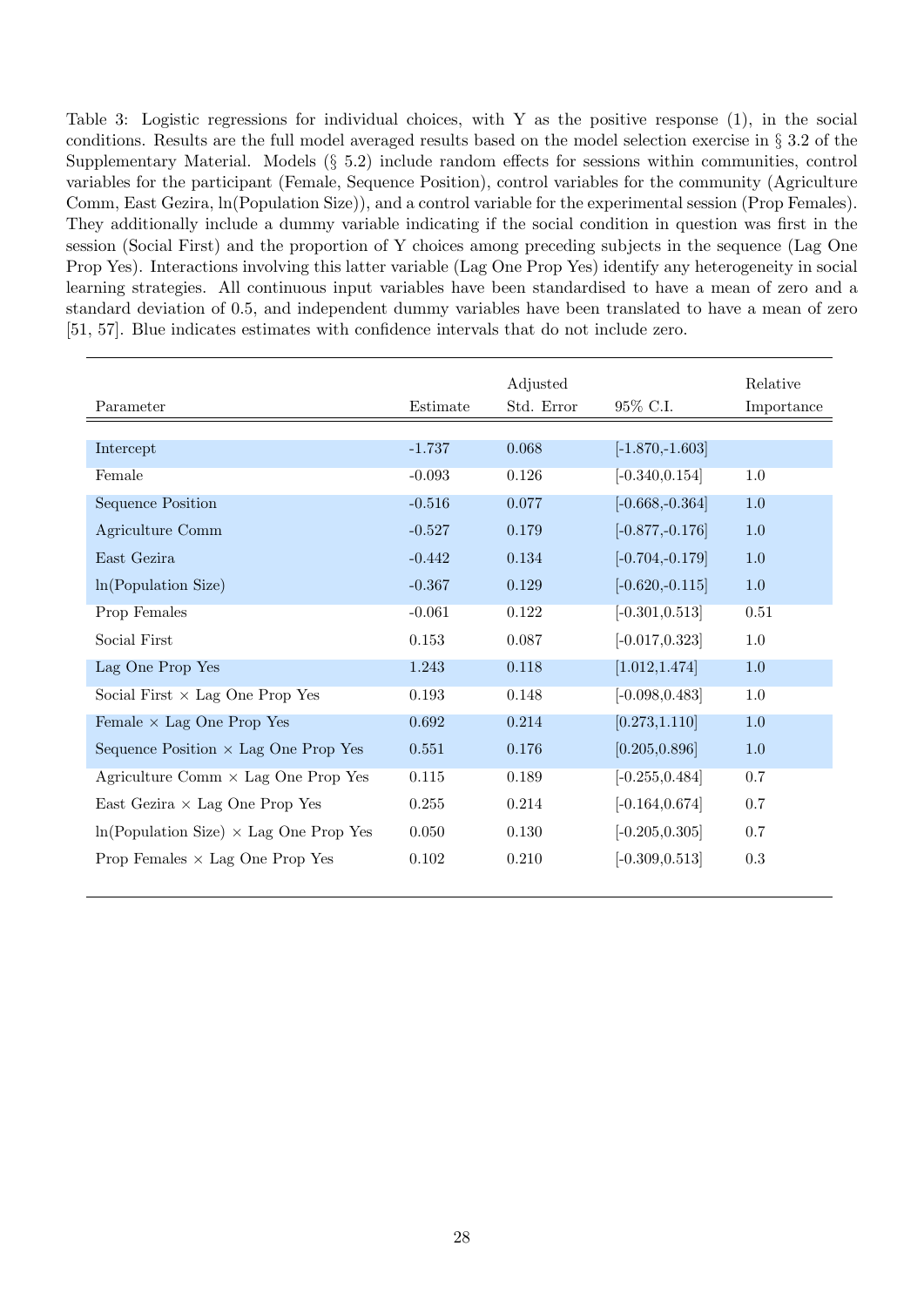Table 4: Logistic regressions for individual choices, with Y as the positive response (1), in the second conditions in sessions. Results are the full model averaged results based on the model selection exercise in  $\S 3.3$  of the Supplementary Material. Models  $(\S 5.3)$  include random effects for sessions within communities, control variables for the participant (Female, Sequence Position), control variables for the community (Agriculture Comm, East Gezira, ln(Population Size)), and a control variable for the experimental session (Prop Females). They additionally include a dummy variable indicating if the second condition in question was social (Social), a dummy indicating if the subject chose Y in the first condition of the session (Subject Yes (P)), and the proportion of Y choices among preceding subjects in the current sequence (Lag One Prop Yes). Interactions involving these latter two variables identify variation in self-consistency or social learning by experimental condition. All continuous input variables have been standardised to have a mean of zero and a standard deviation of 0.5, and independent dummy variables have been translated to have a mean of zero [51, 57]. Blue indicates estimates with confidence intervals that do not include zero.

| Parameter                        | Estimate | Adjusted<br>Std. Error | 95\% C.I.          | Relative<br>Importance |
|----------------------------------|----------|------------------------|--------------------|------------------------|
|                                  |          |                        |                    |                        |
| Intercept                        | $-2.532$ | 0.083                  | $[-2.695, -2.369]$ |                        |
| Female                           | 0.104    | 0.166                  | $[-0.222, 0.431]$  | 1.0                    |
| Sequence Position                | $-0.221$ | 0.094                  | $[-0.405, -0.038]$ | 1.0                    |
| Agriculture Comm                 | $-0.457$ | 0.172                  | $[-0.794, -0.121]$ | 1.0                    |
| East Gezira                      | $-0.521$ | 0.132                  | $[-0.780,-0.262]$  | 1.0                    |
| ln(Population Size)              | $-0.298$ | 0.124                  | $[-0.541, -0.055]$ | 1.0                    |
| <b>Prop Females</b>              | $-0.509$ | 0.186                  | $[-0.873, -0.145]$ | 1.0                    |
| Social                           | $-0.813$ | 0.126                  | $[-1.059, -0.566]$ | 1.0                    |
| Subject Yes $(P)$                | 3.599    | 0.119                  | [3.366, 3.832]     | 1.0                    |
| Lag One Prop Yes                 | 0.773    | 0.108                  | [0.561, 0.985]     | 1.0                    |
| Social $\times$ Subject Yes (P)  | 0.014    | 0.112                  | $[-0.205, 0.233]$  | 0.27                   |
| Social $\times$ Lag One Prop Yes | 0.935    | 0.199                  | [0.546, 1.324]     | 1.0                    |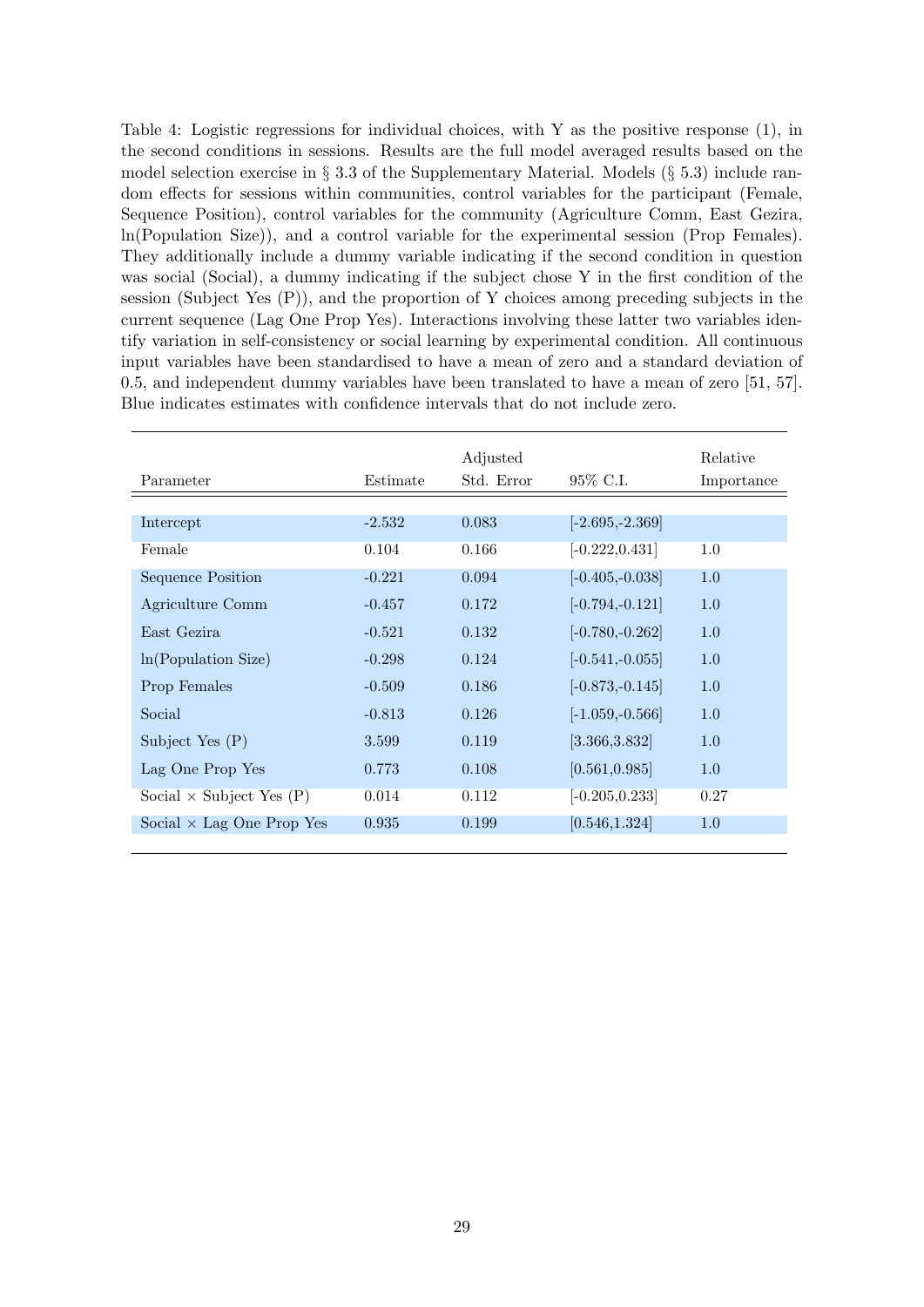

Figure 1: The long-run aggregate effects of social learning strategies that vary. Assume two possible behaviours, Y and N. Panel (a) shows two types of frequency-dependent social learner. Each type chooses Y with a probability that increases as Y becomes more common, and both do so according to a strategy with the sigmoidal shape characteristic of conformist transmission [9]. The probability of choosing Y rises relatively steeply for one type, and this type responds more strongly to social information. The other type is less responsive. Panel (b) shows the steady states of the associated cultural evolutionary system. Solid lines are locally stable steady states, and the dashed line is locally unstable. As the relative frequency of the less responsive type increases, the stable steady states converge, and at some point the system has a unique stable steady state with a uniform mix of Y and N. At this point, behavioural heterogeneity takes its maximum possible value.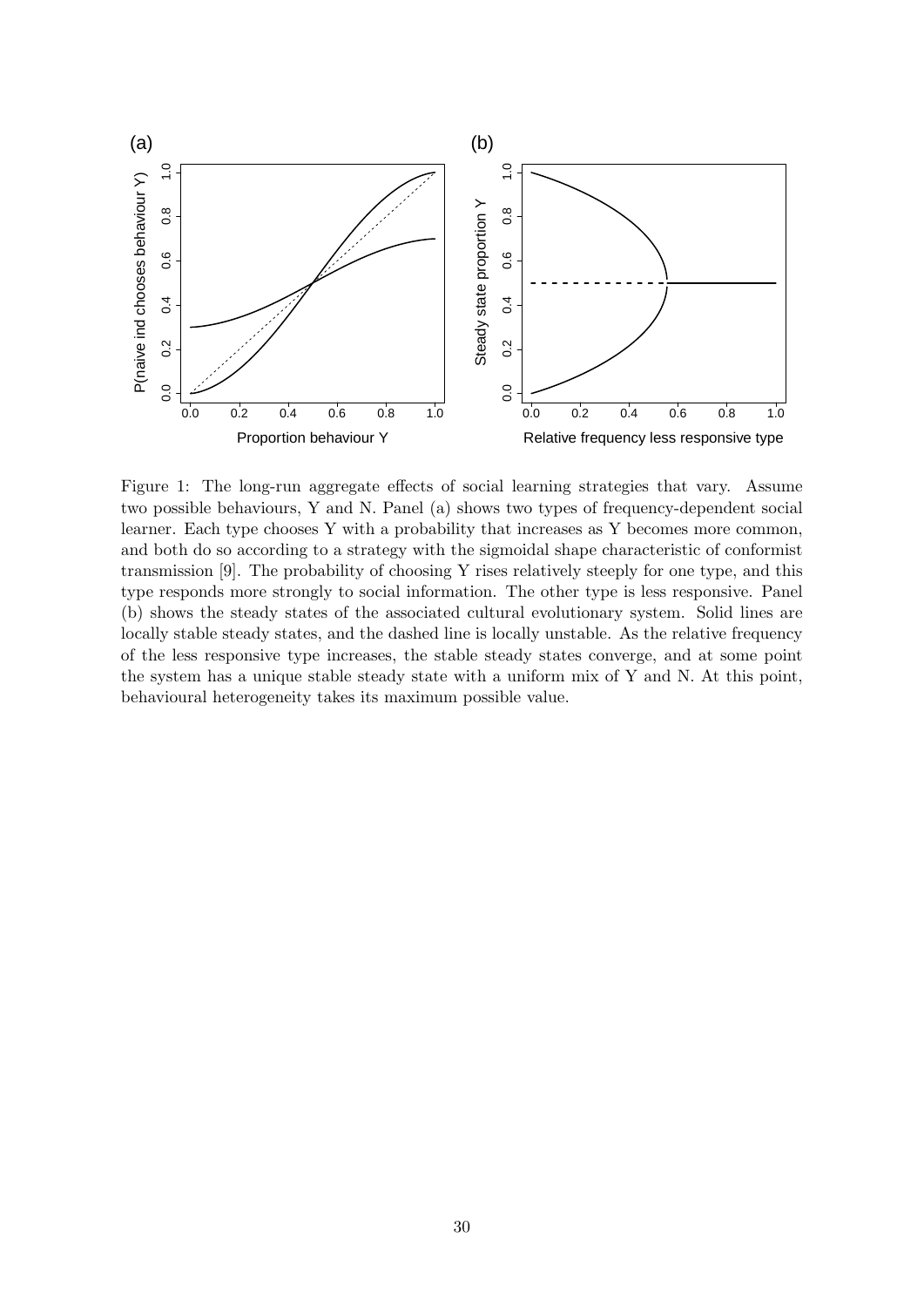

Figure 2: An experimental session. The photo shows procedures for a social sequence in which participants displayed their choices to everyone in the group. Thank you to Amy Elhadi for permission to use the photo.